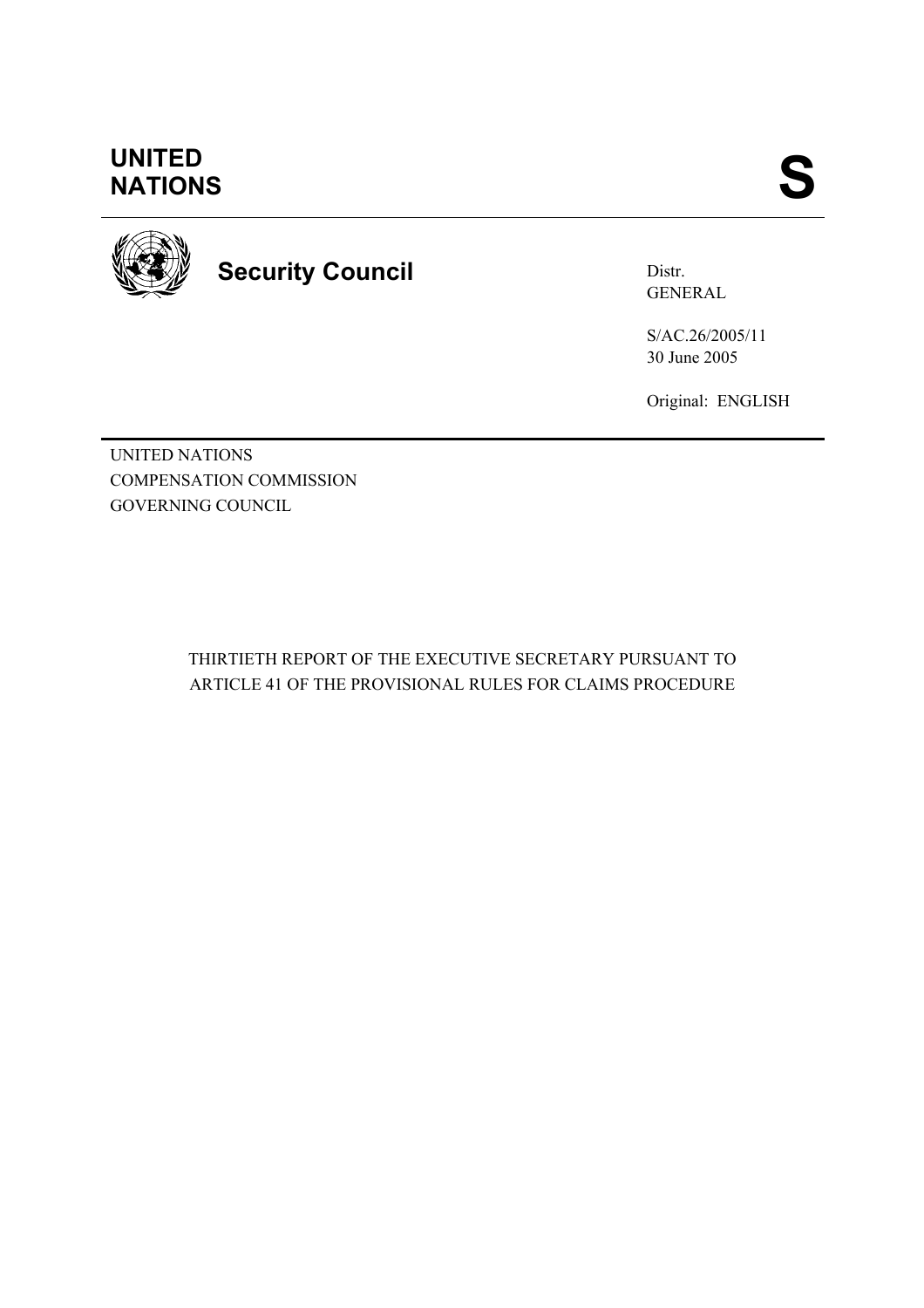#### **Introduction**

1. The present report identifies, pursuant to article 41 of the United Nations Compensation Commission's (the "Commission") Provisional Rules for Claims Procedure (S/AC.26/1992/10) (the "Rules"), recommended corrections in the various claims categories since the "Twenty-ninth report of the Executive Secretary pursuant to article 41 of the Provisional Rules for Claims Procedure" (S/AC.26/2005/6) (the "twenty-ninth article 41 report"). Chapter I of this report contains recommended corrections concerning claims in categories "A", "C" Palestinian "late claims", "D", "E" and "F". Chapter II provides information concerning requests by claimants for corrections to approved awards under article 41 of the Rules, including a report of the secretariat's review to determine whether or not these requests warrant action under article 41. Annexes I to V to this report contain tables showing the aggregate corrected awards, by country and by instalment, based on the recommendations contained herein. Annex VI contains tables showing the secretariat's review of requests for corrections to claims in categories "D" and "E" undertaken since the twenty-ninth article 41 report and annex VII contains a cumulative table of article 41 corrections to claim awards up to the fifty-fifth session of the Governing Council.

## I. RECOMMENDED CORRECTIONS CONCERNING CLAIMS IN CATEGORIES "A", "C" PALESTINIAN LATE CLAIMS, "D", "E" AND "F"

#### A. Category "A" corrections

2. Recommendations for corrections to category "A" claims include the following kinds of corrections: reinstatement of claims previously identified as duplicates and higher to lower amounts.

#### 1. Reinstatement of claims previously identified as duplicates

3. Two claims from Bangladesh, which had been erroneously identified as duplicate claims, should be reinstated since additional information received from the Government of Bangladesh demonstrates that the claims are, in fact, not duplicates.

4. Accordingly, as set forth in table 1 below, it is recommended that the awards for these claims be corrected. Table 1 identifies the country concerned, the instalments to be adjusted, the number of claims affected, and the net effect of the adjustments.

| Table 1. | Category "A" corrections: reinstatement of claims previously identified as |
|----------|----------------------------------------------------------------------------|
|          | duplicates                                                                 |

| Country      | Instalment | Number of claims<br>affected | Amount of net effect<br>(USD) |
|--------------|------------|------------------------------|-------------------------------|
| Bangladesh   | Fifth      |                              | 4,000.00                      |
|              | Sixth      |                              | 4,000.00                      |
| <u>Total</u> |            | ∼                            | 8,000.00                      |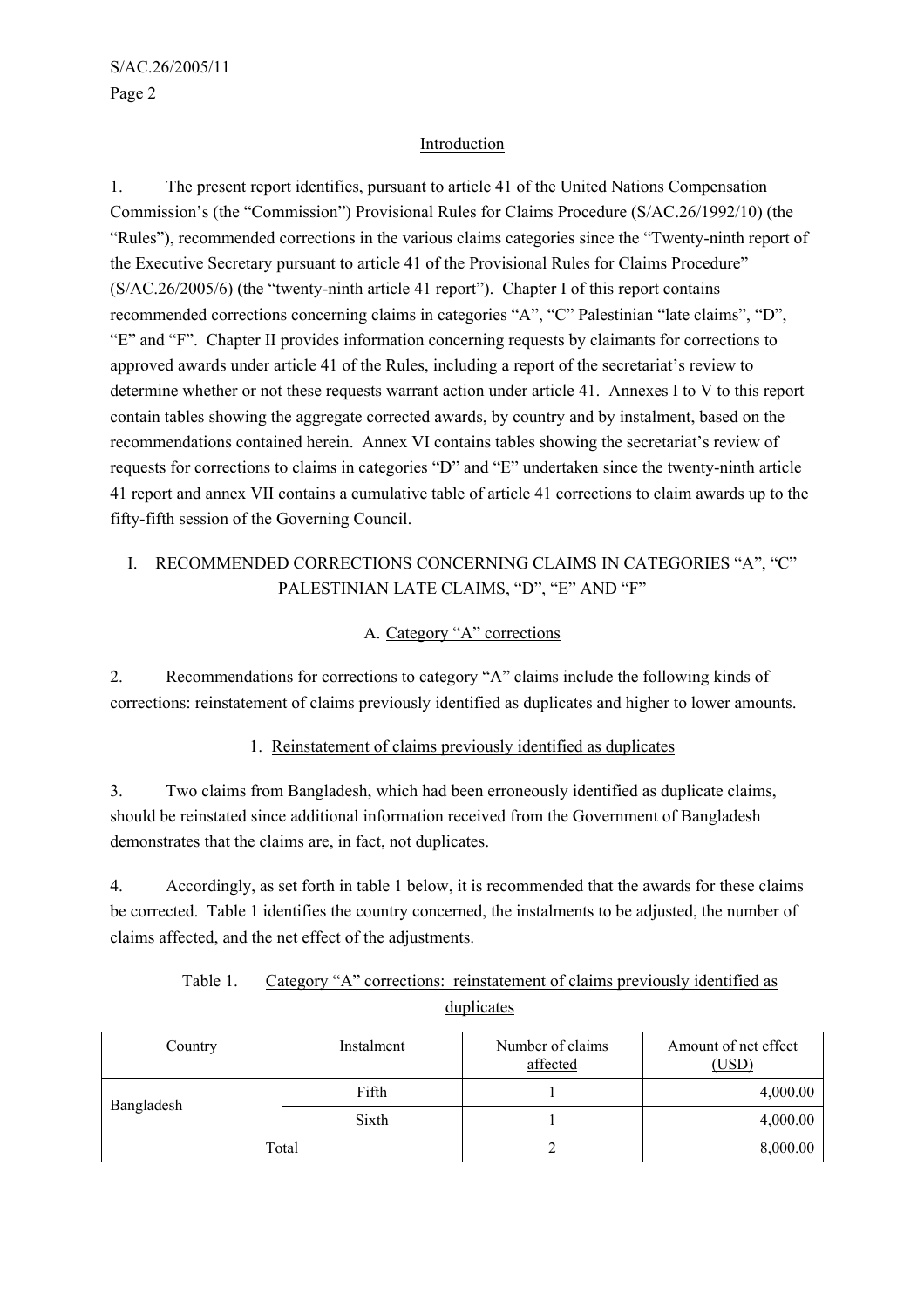#### 2. Higher to lower amounts

5. Decision 21 (S/AC.26/Dec.21 (1994)) of the Governing Council states that "any claimant who has selected a higher amount in category 'A' (US\$4,000 or US\$8,000) and has also filed a category 'B', 'C' or 'D' claim will be deemed to have selected the corresponding lower amount under category 'A'". As a result of further information received from the Government of India, three claims submitted by the Government of India have been identified as having been filed for a higher amount in category "A" by claimants who had also filed claims in another claim category. The awards for these category "A" claims should be reduced to the amounts appropriate to the proper status of the claims. It should be noted that, when notifying the Commission that these claims should have been awarded the lower amount, the Government of India returned to the Compensation Fund the excess amount previously awarded in respect of these claims.

6. During the course of the review of the category "C" Palestinian late claims that were included in the "Report and recommendations made by the Panel of Commissioners concerning the fourth instalment of Palestinian 'late claims' for damages up to USD 100,000 (category 'C' claims)" (S/AC.26/2005/3), the secretariat identified 26 claims with matching category "A" claims that were submitted by the Government of Jordan under the regular claims programme. The Panel of Commissioners determined that the 26 category "C" Palestinian late claims had met the threshold eligibility requirement and recommended awards of compensation for the claims. In the matching category "A" claims, the relevant claimants had selected higher lump-sum amounts. The awards for these category "A" claims should therefore be reduced to the amount appropriate to the proper status of the claims. It should be noted that, in respect of 24 claims, the excess amounts previously awarded in respect of the category "A" claims have been deducted from the amount of compensation recommended by the Panel for the successful matching category "C" Palestinian late claims. In respect of the remaining two claims, the secretariat has requested the Palestinian Authority to suspend payment of the amounts to the claimants and is attempting to recover the excess amounts from the Palestinian Authority.

7. The secretariat identified 25 category "A" claims filed by the Government of the Sudan for a high amount by claimants that had also filed claims in other claim categories. The awards for these category "A" claims should be reduced to the amount appropriate to the proper status of the claims. It should be noted that the Government of the Sudan has returned to the Compensation Fund the excess amount previously awarded in respect of all of these claims.

8. Accordingly, as set forth in table 2 below, it is recommended that the awards for these claims be corrected. Table 2 identifies the countries concerned, the instalments to be adjusted, the number of claims affected, and the net effect of the adjustments.

| <u>'ountry</u> | Instalment | Number of claims<br>affected | Amount of net effect<br>,USD' |
|----------------|------------|------------------------------|-------------------------------|
| India          | Fifth      |                              | (4,500.00)                    |

Table 2. Category "A" corrections: higher to lower amounts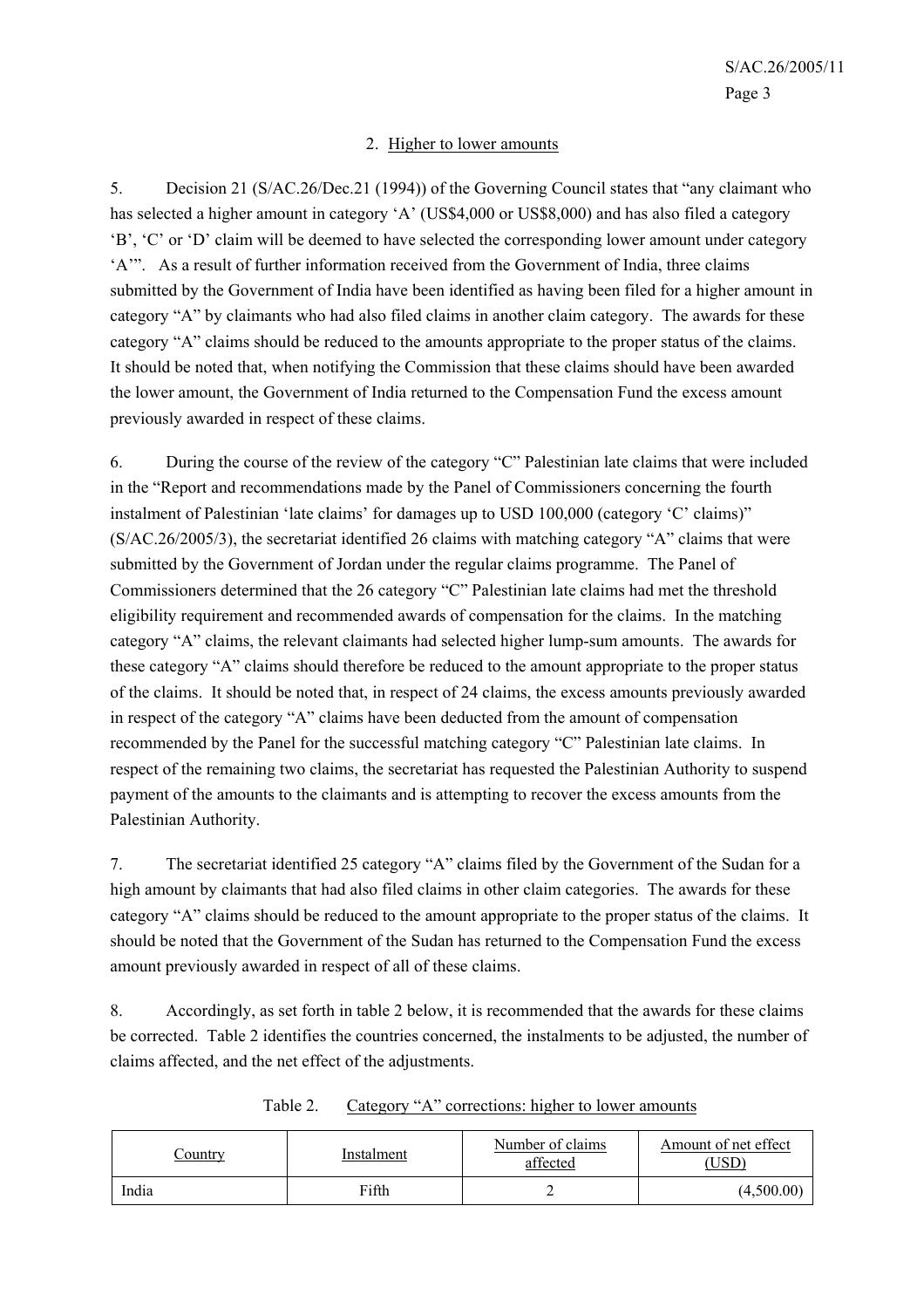#### S/AC.26/2005/11

#### Page 4

| Country | Instalment | Number of claims<br>affected | Amount of net effect<br>(USD) |
|---------|------------|------------------------------|-------------------------------|
|         | Sixth      |                              | (1,500.00)                    |
|         | Second     | 2                            | (6,000.00)                    |
|         | Third      | 19                           | (52,500.00)                   |
| Jordan  | Fifth      | 3                            | (9,000.00)                    |
|         | Sixth      | $\overline{2}$               | (3,000.00)                    |
| Sudan   | Fourth     | 18                           | (27,000.00)                   |
|         | Fifth      | 7                            | (10,500.00)                   |
| Total   |            | 54                           | (114,000.00)                  |

#### 3. Summary

9. In summary, the recommended corrections in category "A" concern 56 claims submitted by four Governments resulting in a net decrease in the total amount awarded of USD 106,000. Of these, the total amount awarded for two claims was increased by USD 8,000, while the total amount awarded for 54 claims was decreased by USD 114,000. The recommendations with respect to the second, third, fourth, fifth and sixth instalments of category "A" claims, by country and by instalment, are provided in tables 1 to 6 of annex I to this report.

#### B. Category "C" Palestinian late claims corrections

10. Recommendations for corrections to 22 category "C" Palestinian late claims have arisen from clerical errors by the secretariat, as reported in the following paragraphs.

11. Fifteen corrections relate to category "C" claims, two of which were included in the "Report and recommendations made by the Panel of Commissioners concerning the third instalment of Palestinian 'late claims' for damages up to USD 100,000 (category 'C' claims)" (S/AC.26/2004/14) (the "Third category 'C' Palestinian late claims report"), which recommendations were approved in decision 232 (S/AC.26/Dec.232 (2004)) and 13 of which were included in the "Report and recommendations made by the Panel of Commissioners concerning the fourth instalment of Palestinian 'late claims' for damages up to USD 100,000 (category 'C' claims)" (the "Fourth category 'C' Palestinian late claims report"), which recommendations were approved in decision 239 (S/AC.26/Dec.239 (2005)). In those reports, the 15 claimants in question were reported as having met the threshold eligibility requirement. The secretariat reviewed the C1 (money) claims of these 15 claimants in accordance with the Panel's guidelines and noted that the C1 claims failed to meet the criteria for compensability. However, as a result of a technical error, the secretariat failed to record that no awards of compensation should be recommended for the C1 losses.

12. Having been informed of the technical error, the Panel determined that a correction should be made in respect of these claims. Following the recommendation of the Panel, the Executive Secretary concluded that the previously approved awards should be corrected pursuant to article 41 of the Rules. The secretariat withheld the payment of this amount prior to the transfer of funds to the Palestinian Authority in payment of the awards of claims in the Fourth category "C" Palestinian late claims report.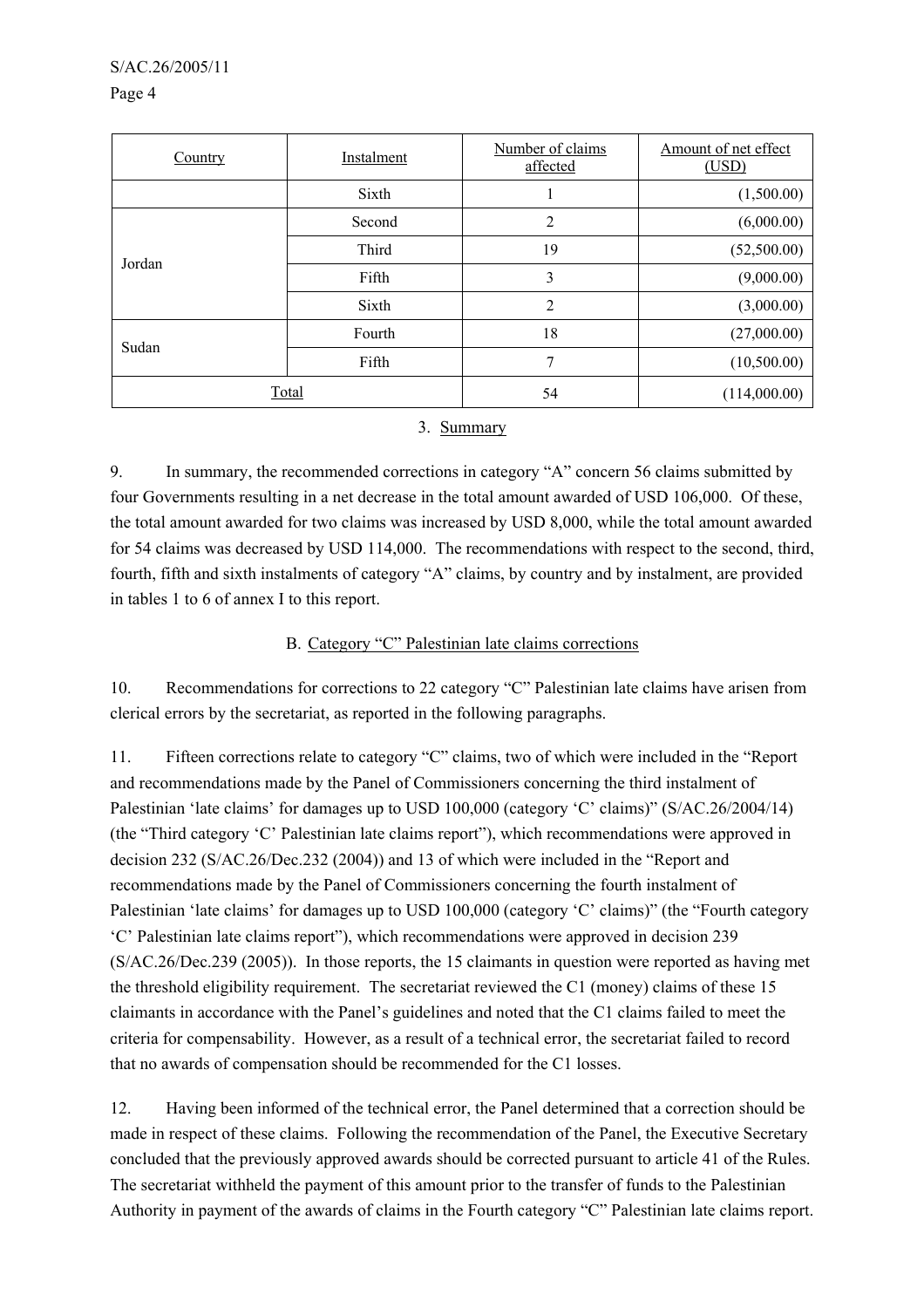Regarding the two claims that were included in the Third category "C" Palestinian late claims report, the relevant amounts will be recovered from the amounts awarded in respect of their related category "D" Palestinian late claims.

13. One further correction relates to a category "C" claim that was included in the Fourth category "C" Palestinian late claims report. In that report, the claim was reported as having met the threshold eligibility requirement. However, as a result of a clerical error, the secretariat failed to timely identify and bring to the attention of the Panel the fact that the claimant had filed claims in categories "A" and "C" during the regular filing period, which demonstrated that the claimant had a full and effective opportunity to file a claim during the regular filing period.

14. Having been informed of the clerical error, the Panel considered the information in respect of the claim and determined that the claim is ineligible. Consequently, a correction should be made in respect of this claim. Following the recommendation of the Panel, the Executive Secretary concluded that the previously approved award should be corrected pursuant to article 41 of the Rules. The secretariat withheld the payment of this amount prior to the transfer of funds to the Palestinian Authority in payment of the awards of claims in the Fourth category "C" Palestinian late claims report.

15. Five further corrections relate to category "C" claims that were included in the Fourth category "C" Palestinian late claims report. In that report, the claims were reported as having met the threshold eligibility requirement. However, as a result of a clerical oversight, the secretariat failed to record the Panel's findings concerning irregularities in some of the documents submitted by the claimants in support of particular losses for which the Panel recommended no compensation.

16. Having been informed of the clerical error, the Executive Secretary concluded that the previously approved awards should be corrected in accordance with the Panel's determinations and pursuant to article 41 of the Rules. Consequently, a correction should be made in respect of these claims. The secretariat withheld the payment of part of this amount prior to the transfer of funds to the Palestinian Authority in payment of the awards of claims in the Fourth category "C" Palestinian late claims report. At the request of the secretariat, the Palestinian Authority withheld payment of the remainder of the amount prior to its distribution to the claimants and the Palestinian Authority is in the process of returning it to the Compensation Fund.

17. One further correction relates to a category "C" claim that was included in the Fourth category "C" Palestinian late claims report. In that report, the claim was reported as having met the threshold eligibility requirement and was awarded compensation. However, as a result of a clerical error, the secretariat failed to identify and bring to the attention of the Panel the fact that the claimant had filed another category "C" Palestinian late claim, which was reported as eligible and awarded compensation in the Third category "C" Palestinian late claims report.

18. Having been informed of the clerical error, the Panel considered the information in respect of the claim and found it to be duplicative. Consequently, a correction should be made in respect of this claim. Following the recommendation of the Panel, the Executive Secretary concluded that the claim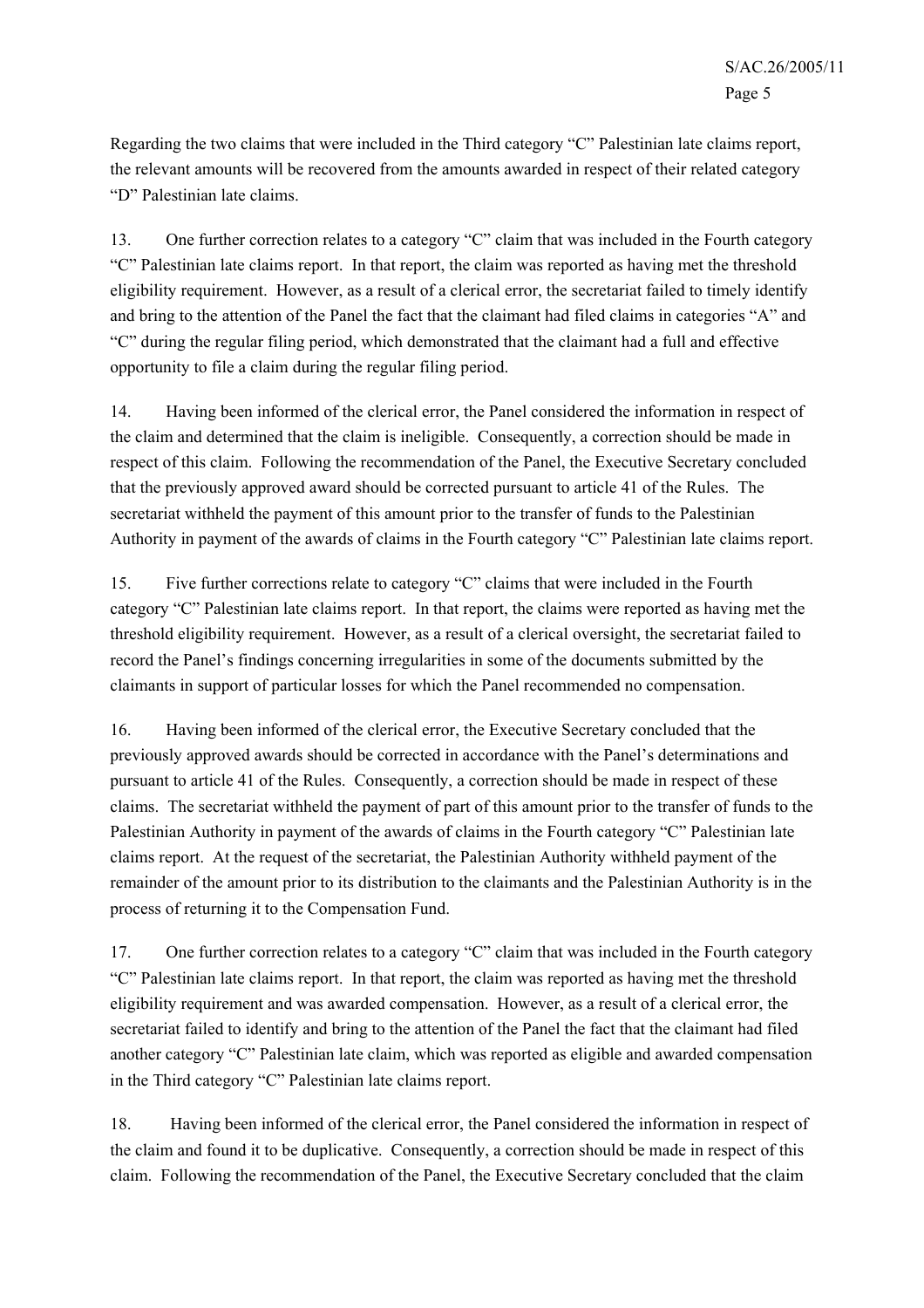included in the Fourth category "C" Palestinian late claims report and identified as a duplicate should be corrected pursuant to article 41 of the Rules to receive a nil award. At the request of the secretariat, the Palestinian Authority withheld payment of this amount prior to its distribution to the claimant and the Palestinian Authority is in the process of returning it to the Compensation Fund.

19. Accordingly, as set forth in table 3 below, it is recommended that the awards for these claims be corrected. Table 3 identifies the submitting entity concerned, the instalments to be adjusted, the number of claims affected, and the net effect of the adjustments.

| Submitting entity | Instalment | Number of claims<br>affected | Amount of net effect<br>USD |
|-------------------|------------|------------------------------|-----------------------------|
| Palestine         | Third      |                              | (4,782.14)                  |
|                   | Fourth     | 20                           | (130, 476.87)               |
| Total             |            | 22                           | (135, 259.01)               |

Table 3. Category "C" Palestinian late claims corrections

20. In summary, the recommended corrections relate to 22 category "C" Palestinian late claims submitted by the Palestinian Authority and result in a net decrease of USD 135,259.01 in the total amount awarded. The recommendations with respect to the third and the fourth instalments of category "C" Palestinian late claims by instalment are provided in tables 1 to 2 of annex II to this report.

## C. Category "D" corrections

21. The claims in this section for which corrections have been recommended have been broken down according to the claimant Governments that put forward the article 41 request.

## 1. India

22. Following an inquiry from the Government of India and as a result of information provided by the secretariat, the "D1" Panel of Commissioners reviewed a claim that was included in the "Report and recommendations made by the 'D1' Panel of Commissioners concerning part one of the fourth instalment of individual claims for damages above USD 100,000 (category 'D' claims)" (S/AC.26/1999/21), which recommendations were approved by the Governing Council in decision 81 (S/AC.26/Dec.81 (1999)).

23. As a result of its review, the Panel concluded that clerical errors were made in the processing of the claim that warrant correction under article 41 of the Rules. Specifically, the secretariat failed to present to the Panel the particular facts of the claim, as evidenced by the documents in the claim file. The documents indicated that the claimant had deposited funds into his accounts with the Kuwait branch of the Gulf Bank on 11 September 1990 and that the amounts deposited had not been credited to the claimant's accounts, as all banking transactions made between 2 August 1990 and 26 February 1991 were cancelled by an Amiri decree issued by the Kuwaiti authorities. After reviewing the claim filed by the Gulf Bank with the Commission, the Panel concluded that the Gulf Bank in Kuwait had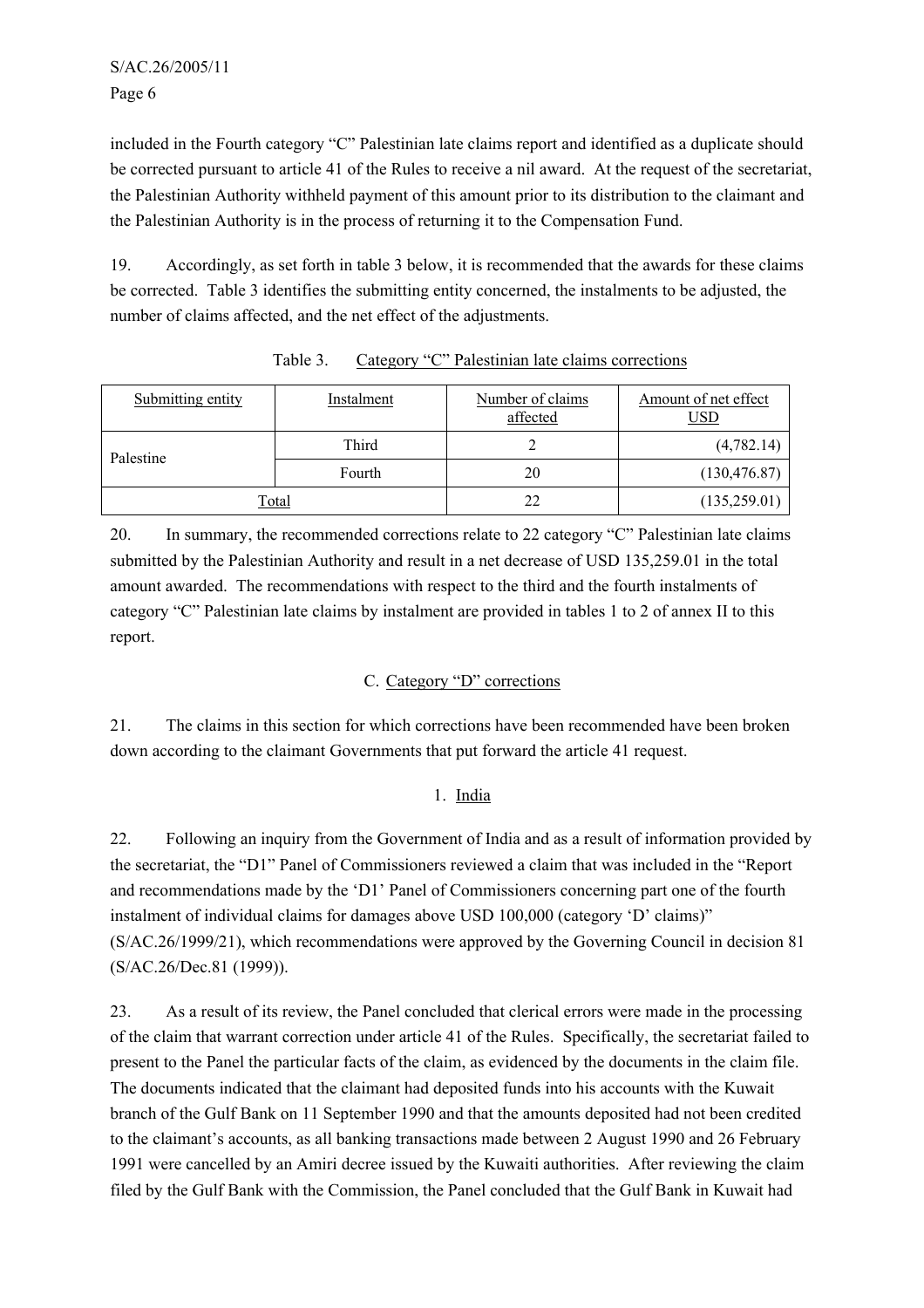been unable to conduct banking activities under its lawful management after 2 August 1990 and that the claimant's deposits were made at a time when the Gulf Bank was no longer operating under Kuwaiti authority but under Iraqi authority. The Panel therefore concluded that the claimant's loss was a direct result of Iraq's invasion and occupation of Kuwait and that it was compensable.

24. As a result of this clerical error, the Panel had recommended no compensation for the claimant's D5 losses. The Panel reviewed the file and concluded that the correct amount of compensation recommended for the D5 (bank account) losses should have been USD 116,470.59. Following the recommendation of the Panel, the Executive Secretary has concluded that the previously approved award should be corrected pursuant to article 41 of the Rules.

#### 2. Kuwait

25. Following an inquiry from the Government of Kuwait and as a result of information provided by the secretariat, the "D1" Panel of Commissioners reviewed a claim that was included in the "Report and recommendations made by the 'D1' Panel of Commissioners concerning the thirteenth instalment of individual claims for damages above USD 100,000 (category 'D' claims)" (S/AC.26/2002/20), which recommendations were approved by the Governing Council in decision 166 (S/AC.26/Dec.165) (2002)).

26. As a result of its review, the Panel concluded that clerical and computational errors were made in the processing of the claim that warrant correction under article 41 of the Rules. Specifically, at the time of the initial review, the secretariat incorrectly concluded that the component of the claimant's claim for D7 (real property) losses relating to repair costs and rental income in respect of three out of 17 real properties had been withdrawn. Therefore, the secretariat failed to present the claimed losses with respect to these three real properties to the Panel.

27. As a result of this clerical error, the Panel had recommended compensation in the amount of USD 1,377,198.42 for the claimant's D7 losses. The Panel reviewed the file and concluded that the correct amount of compensation recommended for the claimant's D7 losses should have been USD 3,468,146.44. Following the recommendation of the Panel, the Executive Secretary has concluded that the previously approved award should be corrected pursuant to article 41 of the Rules.

28. Following an additional inquiry from the Government of Kuwait and as a result of information provided by the secretariat, the "D2" Panel of Commissioners reviewed a claim that was included in the "Report and recommendations made by the 'D2' Panel of Commissioners concerning part one of the fourteenth instalment of individual claims for damages above USD 100,000 (category 'D' claims)" (S/AC.26/2002/21), which recommendations were approved by the Governing Council in decision 166 (S/AC.26/Dec.166 (2002)).

29. As a result of its review, the Panel concluded that clerical errors were made in the processing of the claim that warrant correction under article 41 of the Rules. Specifically, the secretariat, when reviewing the claim, had incorrectly assumed that the claim in respect of one of the two business owned by the claimant had been withdrawn. As a result, the secretariat had failed to present the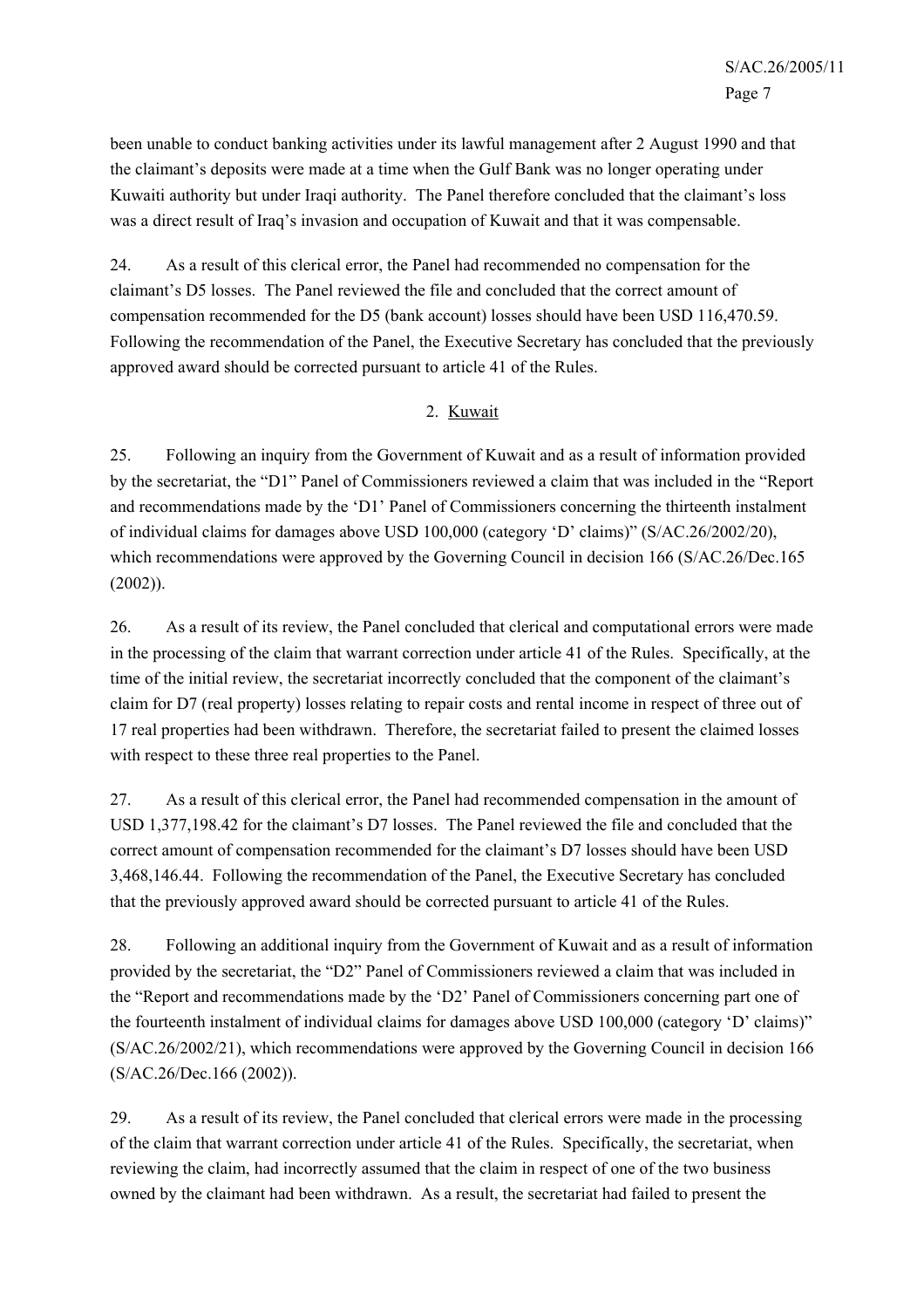claimed loss to the Panel. Consequently, no award was made in respect of one of the two businesses. On the basis of the evidence provided by the claimant, the loss is compensable under the category "D" methodology for D8/D9 (individual business) losses.

30. As a result of this clerical error, the Panel had recommended compensation in the amount of USD 306,499.86 for the claimant's D8/D9 losses. The Panel reviewed the file and concluded that the correct amount of compensation recommended for the claimant's D8/D9 losses should have been USD 334,985.65. Following the recommendation of the Panel, the Executive Secretary has concluded that the previously approved award should be corrected pursuant to article 41 of the Rules.

31. Following an additional inquiry from the Government of Kuwait and as a result of information provided by the secretariat, the "D2" Panel of Commissioners reviewed a claim that was included in the "Report and recommendations made by the 'D2' Panel of Commissioners concerning part one of the fourteenth instalment of individual claims for damages above USD 100,000 (category 'D' claims)", which recommendations were approved by the Governing Council in decision 166.

32. As a result of its review, the Panel concluded that clerical errors were made in the processing of the claim that warrant correction under article 41 of the Rules. Specifically, at the time of the initial review, the secretariat concluded that the claimant's business did not resume activities after the liberation of Kuwait and a seven-month period was applied to the claimant's business income. However, evidence in the claim file indicates that the claimant's business did, indeed, resume activities after the liberation of Kuwait. Accordingly, the claimant is entitled to a 12-month period for his claimed D8/D9 (individual business) losses.

33. As a result of this clerical error, the Panel had recommended compensation in the amount of USD 95,961.94 for the claimant's D8/D9 losses. The Panel reviewed the file and concluded that the correct amount of compensation recommended for the claimant's D8/D9 losses should have been USD 147,685.12. Following the recommendation of the Panel, the Executive Secretary has concluded that the previously approved award should be corrected pursuant to article 41 of the Rules.

34. Following an additional inquiry from the Government of Kuwait and as a result of information provided by the secretariat, the "D2" Panel of Commissioners reviewed a claim that was included in the "Report and recommendations made by the 'D2' Panel of Commissioners concerning part two of the fourteenth instalment of individual claims for damages above USD 100,000 (category 'D' claims)" (S/AC.26/2003/7), which recommendations were approved by the Governing Council in decision 186 (S/AC.26/Dec.186 (2003)).

35. As a result of its review, the Panel concluded that computational errors were made in the processing of the claim that warrant correction under article 41 of the Rules. Specifically, when valuing the claim for D8/D9 (individual business) losses, the secretariat omitted to value one item of the claimant's claim concerning "materials and stock at store", which the Panel had reclassified to "livestock and agricultural produce". The reclassified amount was inadvertedly left off the valuation worksheet and, accordingly, was not valued together with the other items included in the claim for "livestock and agricultural produce".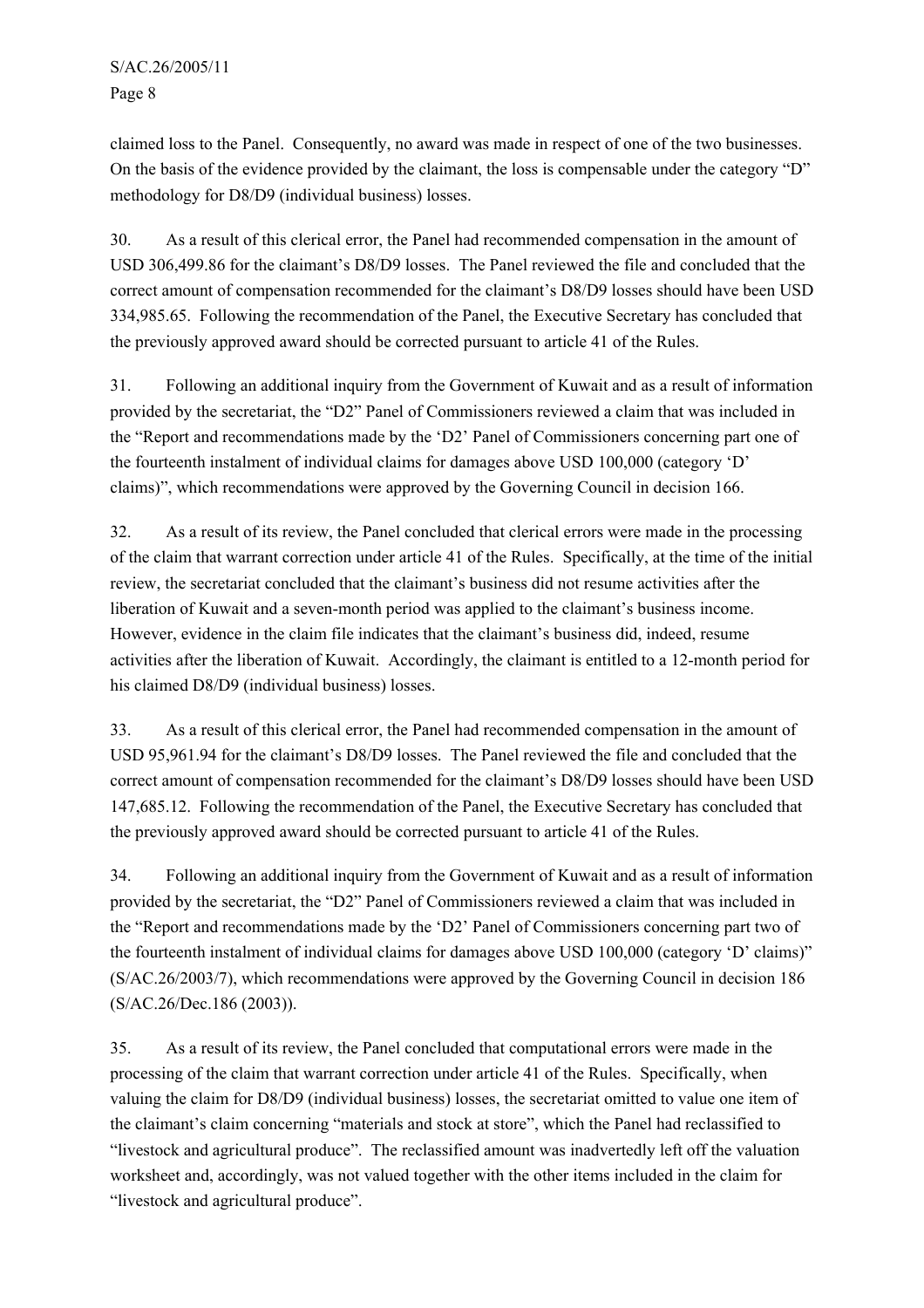36. As a result of this computational error, the Panel had recommended compensation in the amount of USD 529,171.60 for the claimant's D8/D9 losses. The Panel reviewed the file and concluded that the correct amount of compensation recommended for the claimant's D8/D9 losses should have been USD 533,521.08. Following the recommendation of the Panel, the Executive Secretary has concluded that the previously approved award should be corrected pursuant to article 41 of the Rules.

#### 3. United States

37. Following an inquiry from the Government of the United States, the "D1" Panel of Commissioners reviewed a claim that was included in the "Report and recommendations made by the 'D1' Panel of Commissioners concerning part one of the fourth instalment of individual claims for damages above USD 100,000 (category 'D' claims)", which recommendations were approved by the Governing Council in decision 81.

38. As a result of its review, the Panel concluded that a clerical error was made in the processing of the claim that warrants correction under article 41 of the Rules. Specifically, the secretariat had failed to bring to the attention of the Panel the claimed loss for D1 (mental pain and anguish) for the illegal detention of the claimant for less than three days by Iraqi soldiers with an imminent threat to his life. On the basis of the evidence provided by the claimant, the loss is compensable under the category "D" methodology for D1 losses.

39. As a result of this clerical error, the Panel had recommended compensation in the amount of USD 2,400 for the claimant's D1 losses. The Panel reviewed the file and concluded that the correct amount of compensation recommended for the claimant's D1 losses should have been USD 3,900. Following the recommendation of the Panel, the Executive Secretary has concluded that the previously approved award should be corrected pursuant to article 41 of the Rules.

## 4. Summary

40. Accordingly, as set forth in table 4 below, it is recommended that the awards for these claims be corrected. Table 4 identifies the countries concerned, the instalments to be adjusted, the number of claims affected, and the net effect of the adjustments.

| <b>Country</b> | Instalment           | Number of claims<br>affected | Amount of net effect<br>(USD) |
|----------------|----------------------|------------------------------|-------------------------------|
| India          | Fourth, part one     |                              | 116,470.59                    |
|                | Thirteenth           |                              | 2,090,948.02                  |
| Kuwait         | Fourteenth, part one |                              | 80,208.97                     |
|                | Fourteenth, part two |                              | 4,349.48                      |

Table 4. Category "D" corrections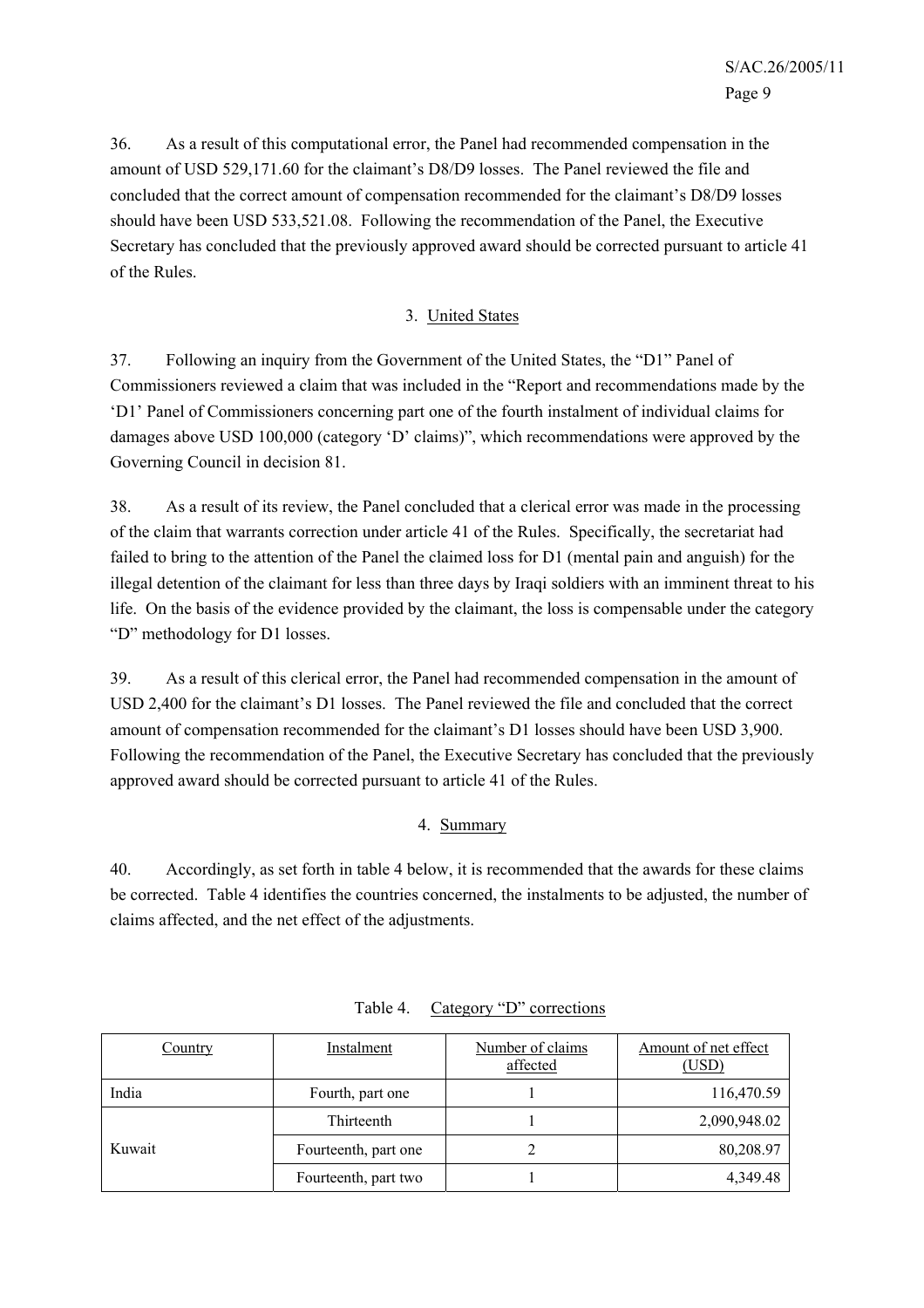S/AC.26/2005/11

Page 10

| <u>Country</u>       | Instalment       | Number of claims<br>affected | Amount of net effect<br>(USD) |
|----------------------|------------------|------------------------------|-------------------------------|
| <b>United States</b> | Fourth, part one |                              | 1,500.00                      |
|                      | Total            |                              | 2,293,477.06                  |

41. In summary, the recommended corrections in category "D" concern six claims submitted by three Governments resulting in a net increase of the total amount awarded of USD 2,293,477.06. The recommendations with respect to part one of the fourth, the thirteenth and parts one and two of the fourteenth instalments of "D" claims, by country and by instalment, are provided in tables 1 to 5 of annex III to this report.

#### D. Category "E" corrections

42. Following an inquiry from the Government of Kuwait, the secretariat reviewed a claim that was included in the "Report and recommendations of the Panel of Commissioners concerning the tenth instalment of 'E1' claims" (S/AC.26/2003/28), which recommendations were approved by the Governing Council in decision 209 (S/AC.26/Dec.209 (2003)).

43. As a result of its review, the secretariat noted that clerical errors were made in the processing of the claim that warrant correction under article 41 of the Rules. The proposed correction concerns the claim for payment or relief to others, comprising salaries paid to the claimant's employees from August 1990 to February 1991 and termination indemnities paid to those employees whose contracts were terminated after the liberation of Kuwait as a direct result of Iraq's invasion and occupation of Kuwait. Specifically, due to a clerical error, the secretariat failed to bring to the attention of the Panel certain items of evidence that had been submitted by the claimant to demonstrate that it had paid the claimed amounts to its employees. The evidence in the claim file includes payroll records and employment contracts, termination notices prepared by the claimant's personnel division, letters from the claimant to its bank requesting payment of the claimed amounts to the relevant employees and, in a number of cases, bank debit advices indicating that payment was made in accordance with the claimant's instructions.

44. Upon further review of the entire claim file, the record shows that appropriate evidence demonstrating payment of the salaries and termination indemnities in the amount of USD 1,227,025 had been provided by the claimant and that the claimant should have been compensated for the relevant amounts in line with the Panel's findings in its previous reports and recommendations to the Governing Council. Following the recommendation of the secretariat, the Executive Secretary has concluded that the previously approved award should be corrected pursuant to article 41 of the Rules.

45. Accordingly, as set forth in table 5 below, it is recommended that the award amount for this claim be corrected. Table 5 identifies the country concerned, the instalment to be adjusted, the number of claims affected, and the net effect of the adjustment.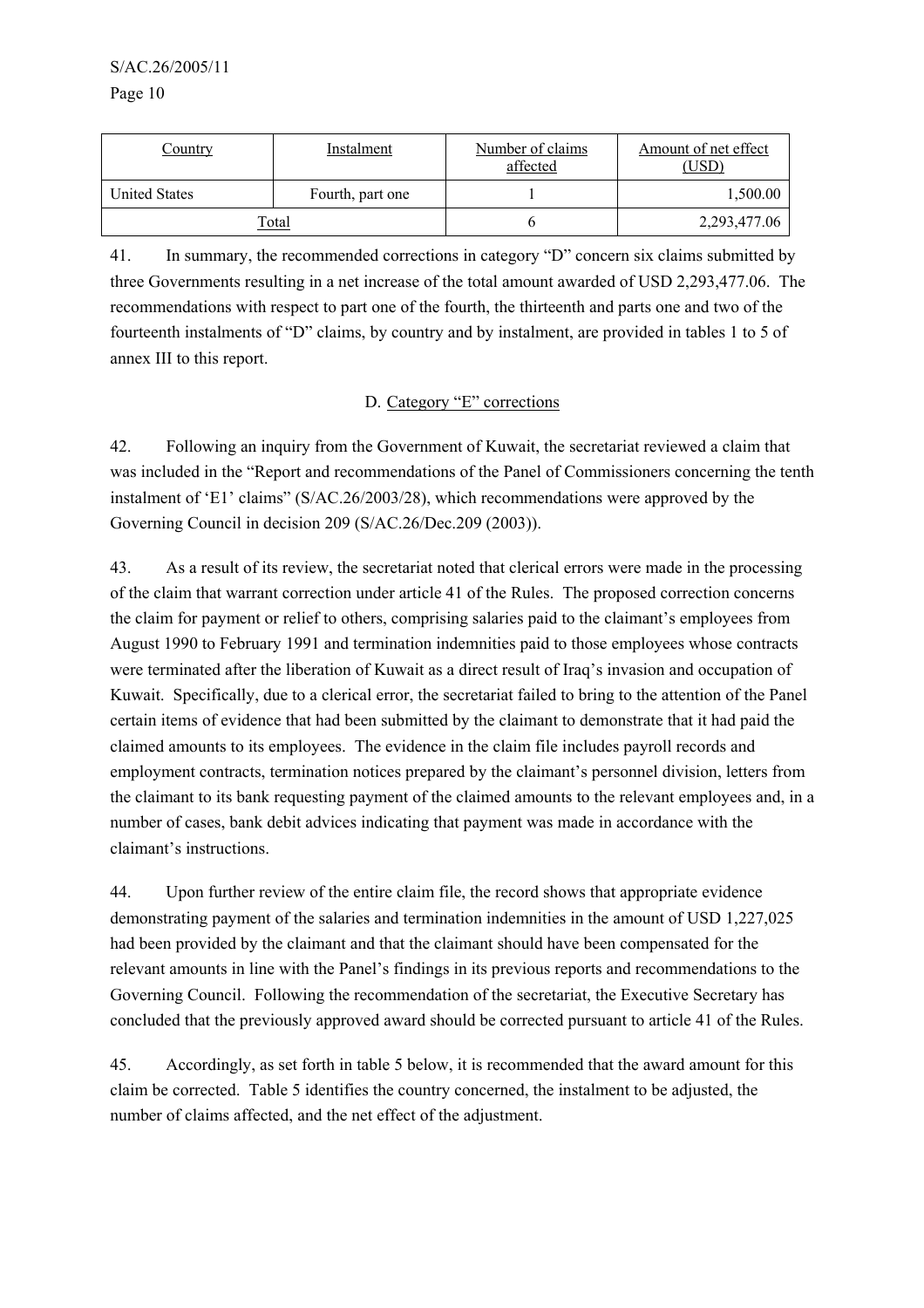| <b>Country</b> | Instalment | Number of claims<br>affected | Amount of net effect<br>(USD) |
|----------------|------------|------------------------------|-------------------------------|
| Kuwait         | Tenth      |                              | 1,227,025                     |
| <u>Total</u>   |            |                              | 1,227,025                     |

|  | Table 5. |  |  | Category "E1" correction |
|--|----------|--|--|--------------------------|
|--|----------|--|--|--------------------------|

46. In summary, the recommended correction in category "E1" concerns one claim submitted by one Government resulting in a net increase of the total amount awarded of USD 1,227,025. The recommendation with respect to the tenth instalment of "E1" claims, by country and by instalment, is provided in tables 1 to 2 of annex IV to this report.

#### E. Category "F" corrections

47. Following observations and recommendations made by the Office of Internal Oversight Services to the Commission (the "OIOS"), the secretariat reviewed four claims filed through the Government of Kuwait that were included in the "Report and recommendations of the Panel of Commissioners concerning part two of the third instalment of 'F3' claims" (S/AC.26/2002/19), which recommendations were approved by the Governing Council in decision 164 (S/AC.26/Dec.164 (2002)). Three claims were submitted by the Kuwaiti Ministry of Defense and one claim was submitted by the Kuwaiti National Guard.

48. On 23 September 2002, the OIOS issued two reports containing interim audit observations and recommendations concerning three of the four claims in part two of the third instalment of "F3" claims. The secretariat prepared detailed and comprehensive responses, dated 11 April 2003, to each of the OIOS reports.

49. On 7 April 2004, the secretariat received the final report of the OIOS, dated 30 March 2004, in respect of its audit of part two of the third instalment of "F3" claims. By memorandum dated 25 May 2004, the secretariat responded to the OIOS final report. In its memorandum, the secretariat responded that the OIOS had identified two technical errors in one claim and the secretariat had identified one further technical error in another claim that should be corrected pursuant to article 41 of the Rules.

50. In an information note dated 15 November 2004 presented to the Governing Council at the fifty-fourth session held from 7 - 9 December 2004, the secretariat informed the Council of the OIOS' findings and recommendations concerning its audit of part two of the third instalment of "F3" claims. Details of the errors made in the processing of two of the four claims included in part two of the third instalment of "F3" claims are set forth below.

51. The two errors identified by the OIOS relate to one claim filed by the Kuwaiti Ministry of Defense. The first error relates to the claim for loss of Military Assets - Luna Rockets. The depreciation adjustment calculated by the "F3" Panel in respect of Luna Rockets incorporated an error, which amounted to an understatement in the depreciation adjustment in the amount of USD 1,719,000.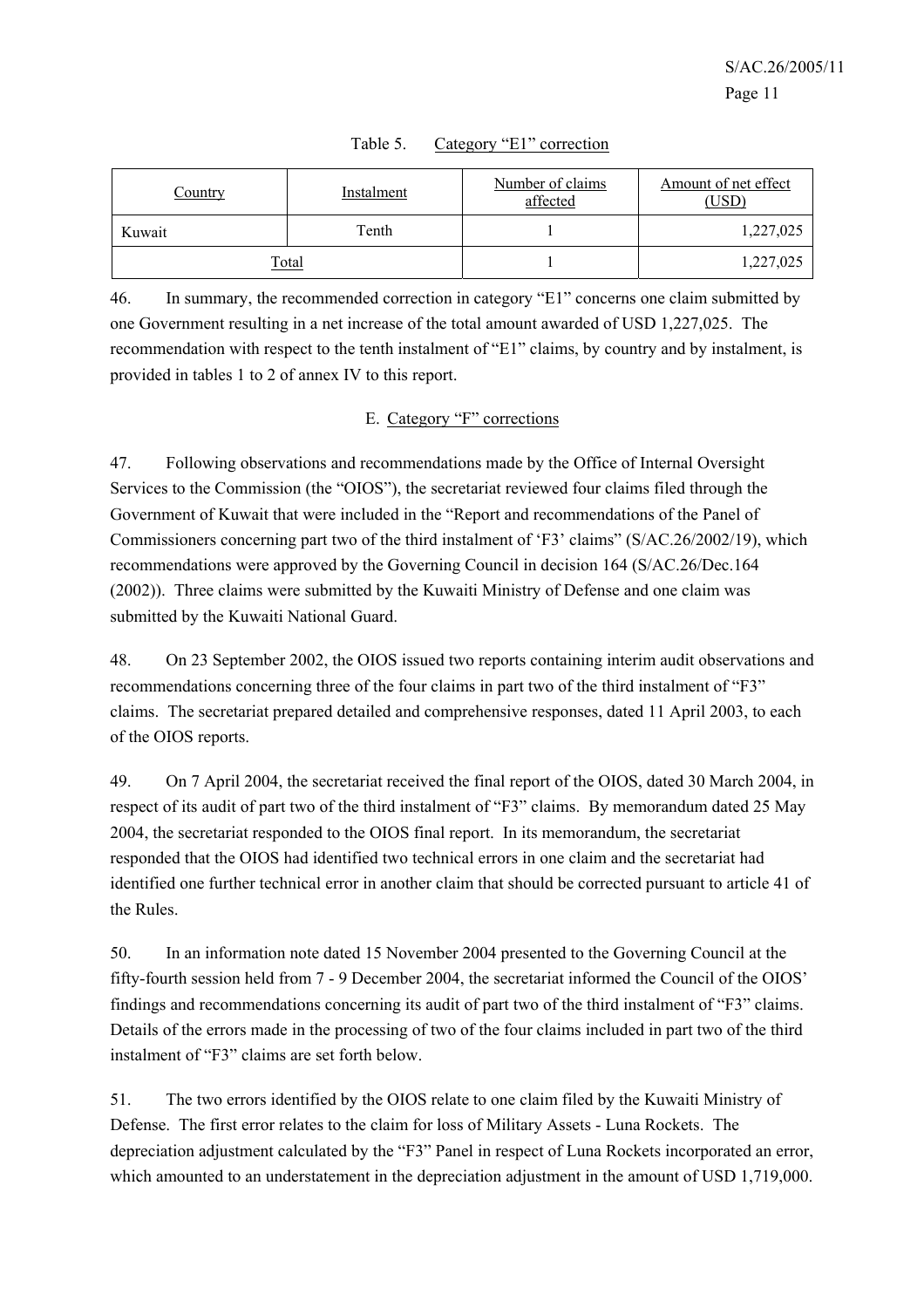The second error relates to the claim for loss of Military Assets - Missile Re-loader System. The depreciation adjustment used by the Panel was incorrect, as it was based on the Kuwaiti dinar value and not the United States dollar value of the system. However, the external expert consultant loss adjuster to the Panel, in reviewing this observation of the OIOS, identified a further depreciation error, as a result of which the total error amounts to USD 1,515,000.

52. The review of this claim confirms that technical errors occurred during the processing of the claim for which an amount of USD 1,544,699,253 was originally recommended by the Panel. A correction to the recommended award should be made and the award should be reduced by USD 3,234,000.

53. In the course of considering the audit observations and recommendations of the OIOS, the secretariat noted a technical error in respect of another claim filed by the Kuwaiti Ministry of Defense. The error relates to an understatement in the claim for 155MM French guns wherein the claimant made an error in the presentation of the historical cost of the guns (before adjustment for depreciation and inflation) amounting to USD 682,000.

54. The review of the claim confirms that a technical error occurred during the processing of the claim for which an amount of USD 362,792,000 was originally recommended by the Panel. A correction to the recommended award should be made and the award should be increased by USD 682,000.

55. Following the recommendation of the secretariat, the Executive Secretary has concluded that the previously approved awards should be corrected pursuant to article 41 of the Rules. As a consequence of the corrections, the total amount recommended for part two of the third instalment of "F3" claims should be reduced from USD 2,103,461,827 to USD 2,100,909,827.

56. Accordingly, as set forth in table 6 below, it is recommended that the awards for these claims be corrected. Table 6 identifies the country concerned, the instalment to be adjusted, the number of claims affected, and the net effect of the adjustment.

| <u>Country</u> | Instalment      | Number of claims<br>affected | Amount of net effect<br>(USD) |
|----------------|-----------------|------------------------------|-------------------------------|
| Kuwait         | Third, part two |                              | (2,552,000)                   |
| <u>Total</u>   |                 |                              | (2,552,000)                   |

| Table 6. Category "F3" corrections |  |  |  |
|------------------------------------|--|--|--|
|------------------------------------|--|--|--|

57. In summary, the recommended corrections in category "F3" concern two claims submitted by one Government resulting in a net decrease of the total amount awarded of USD 2,552,000. Of these, the total amount awarded for one claim was increased by USD 682,000 and the total amount awarded for the other claim was decreased by USD 3,234,000. The recommendation with respect to part two of the third instalment of "F3" claims, by country and by instalment, is provided in tables 1 to 2 of annex V to this report.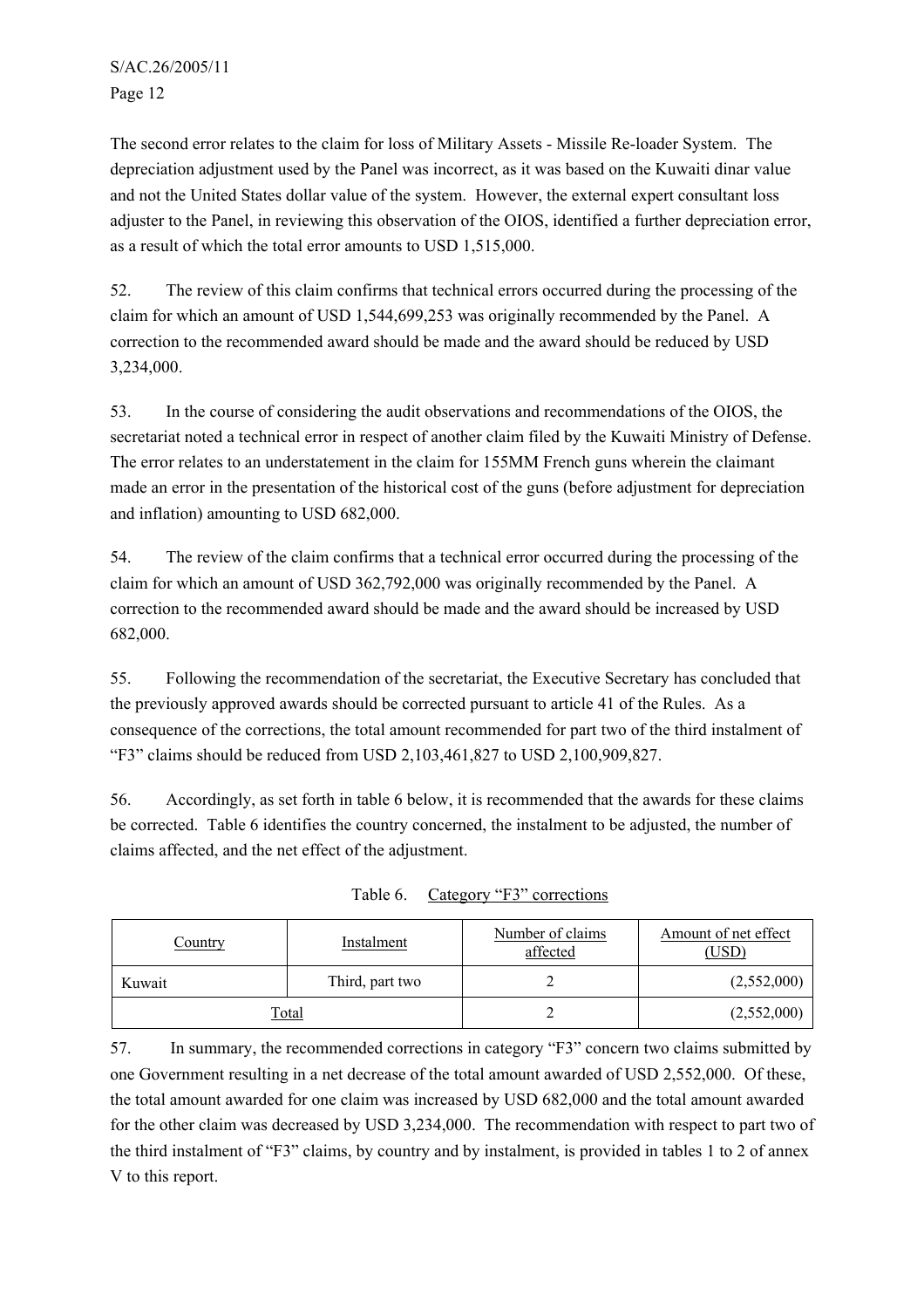#### II. REQUESTS BY CLAIMANTS FOR ARTICLE 41 CORRECTIONS

58. During the period under review, the secretariat continued its review of requests from Governments and international organizations for corrections to claims in categories "D" and "E", submitted under article 41 of the Rules. The requests and the Executive Secretary's conclusions with respect to those requests are outlined below.

## A. Category "D" claims

59. During the period under review, the secretariat reviewed a total of 247 requests from 13 Governments and two international organizations for corrections to claims in category "D". The requests and their submitting entities are set forth in table 1 of annex VI to this report. Having carefully reviewed all aspects of the requests, the Executive Secretary has concluded that no correction of the relevant Governing Council decisions is necessary and that no action pursuant to article 41 of the Rules is warranted with regard to the claims in question.

#### B. Category "E" claims

60. During the period under review, the secretariat reviewed a total of 85 requests from one Government for corrections to claims in category "E". The requests and the submitting entity are set forth in table 2 of annex VI to this report. Having carefully reviewed all aspects of the requests, the Executive Secretary has concluded that no correction of the relevant Governing Council decisions is necessary and that no action pursuant to article 41 of the Rules is warranted with regard to the claims in question.

#### C. Pending requests for correction

61. In addition, during the period under review, the secretariat received 30 requests for article 41 corrections with respect to claims in categories "D" and "E" from the Governments of Egypt, Jordan, Kuwait, Pakistan and Yemen. The secretariat's review of the specific claims in question remains ongoing. Details concerning these requests, and the Executive Secretary's recommendations to the Governing Council with respect thereto will be contained in upcoming article 41 reports to the Governing Council.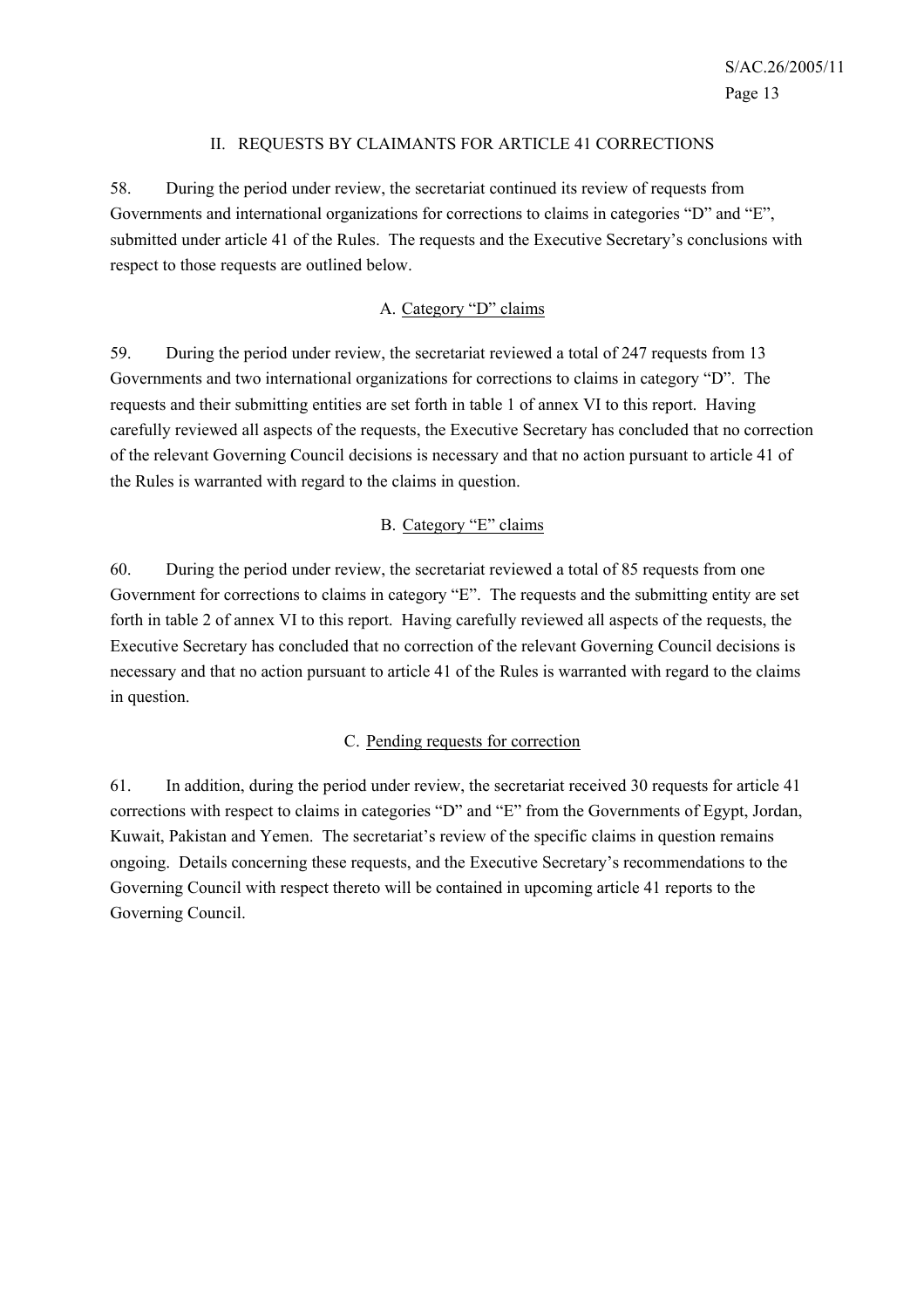#### Annex I

#### RECOMMENDED CORRECTIONS CONCERNING CATEGORY "A" CLAIMS

1. Based on the recommended corrections reported in paragraphs 2 to 9 of this report, supra, the category "A" claims aggregate corrected awards by instalment, per country, are as follows:

| Country | Previous total award | Corrected total award | Amount of net effect |
|---------|----------------------|-----------------------|----------------------|
|         | $\overline{USD}$     | USD)                  | USD <sup>)</sup>     |
| Jordan  | 94,192,000.00        | 94,186,000.00         | (6,000.00)           |

#### Table 1. Second instalment category "A" claims corrections

Table 2. Third instalment category "A" claims corrections

| <u>Country</u> | Previous total award | Corrected total award | Amount of net effect |  |
|----------------|----------------------|-----------------------|----------------------|--|
|                | ,USD).               | USD)                  | USD)                 |  |
| Jordan         | 91,926,500.00        | 91,874,000.00         | (52,500.00)          |  |

#### Table 3. Fourth instalment category "A" claims corrections

| <u>Country</u> | Previous total award | Corrected total award | Amount of net effect |  |
|----------------|----------------------|-----------------------|----------------------|--|
|                | USD)                 | USD)                  | USD)                 |  |
| Sudan          | 10,569,000.00        | 10,542,000.00         | (27,000.00)          |  |

#### Table 4. Fifth instalment category "A" claims corrections

| Country    | Previous total award<br>(USD) | Corrected total award<br>(USD) | Amount of net effect<br>(USD) |  |
|------------|-------------------------------|--------------------------------|-------------------------------|--|
| Bangladesh | 52,514,000.00                 | 52,518,000.00                  | 4,000.00                      |  |
| India      | 149,264,500.00                | 149,260,000.00                 | (4,500.00)                    |  |
| Jordan     | 17,211,500.00                 | 17,202,500.00                  | (9,000.00)                    |  |
| Sudan      | 38,918,000.00                 | 38,907,500.00                  | (10,500.00)                   |  |

Table 5. Sixth instalment category "A" claims corrections

| <b>Country</b> | Corrected total award<br>Previous total award<br>(USD)<br>(USD) |               | Amount of net effect<br>(USD) |  |
|----------------|-----------------------------------------------------------------|---------------|-------------------------------|--|
| Bangladesh     | 66,406,000.00                                                   | 66,410,000.00 | 4,000.00                      |  |
| India          | 17,525,000.00                                                   | 17,523,500.00 | (1,500.00)                    |  |
| Jordan         | 17,570,500.00                                                   | 17,567,500.00 | (3,000.00)                    |  |

2. Based on the above corrections, the revised category "A" claim total recommended awards by instalment are as follows: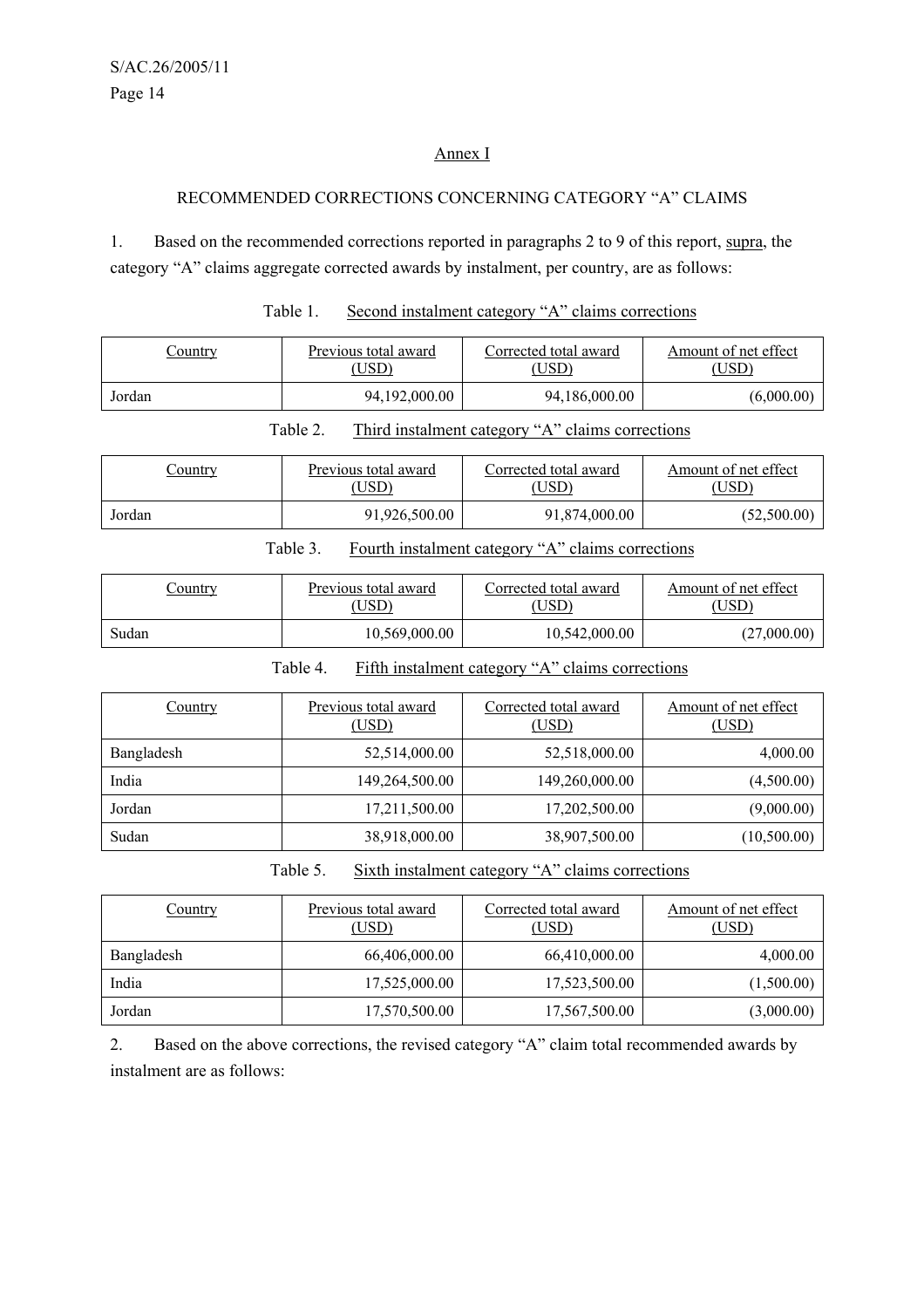| Instalment | Previous total award<br>(USD) | Corrected total award<br>(USD) | Amount of net effect<br>(USD) |  |
|------------|-------------------------------|--------------------------------|-------------------------------|--|
| Second     | 642,034,500.00                | 642,028,500.00                 | (6,000.00)                    |  |
| Third      | 532,114,000.00                | 532,061,500.00                 | (52,500.00)                   |  |
| Fourth     | 732,735,500.00                | 732,708,500.00                 | (27,000.00)                   |  |
| Fifth      | 773,124,000.00                | 773,104,000.00                 | (20,000.00)                   |  |
| Sixth      | 316,929,500.00                | 316,929,000.00                 | (500.00)                      |  |

## Table 6. Recommended corrected total awards for category "A" claims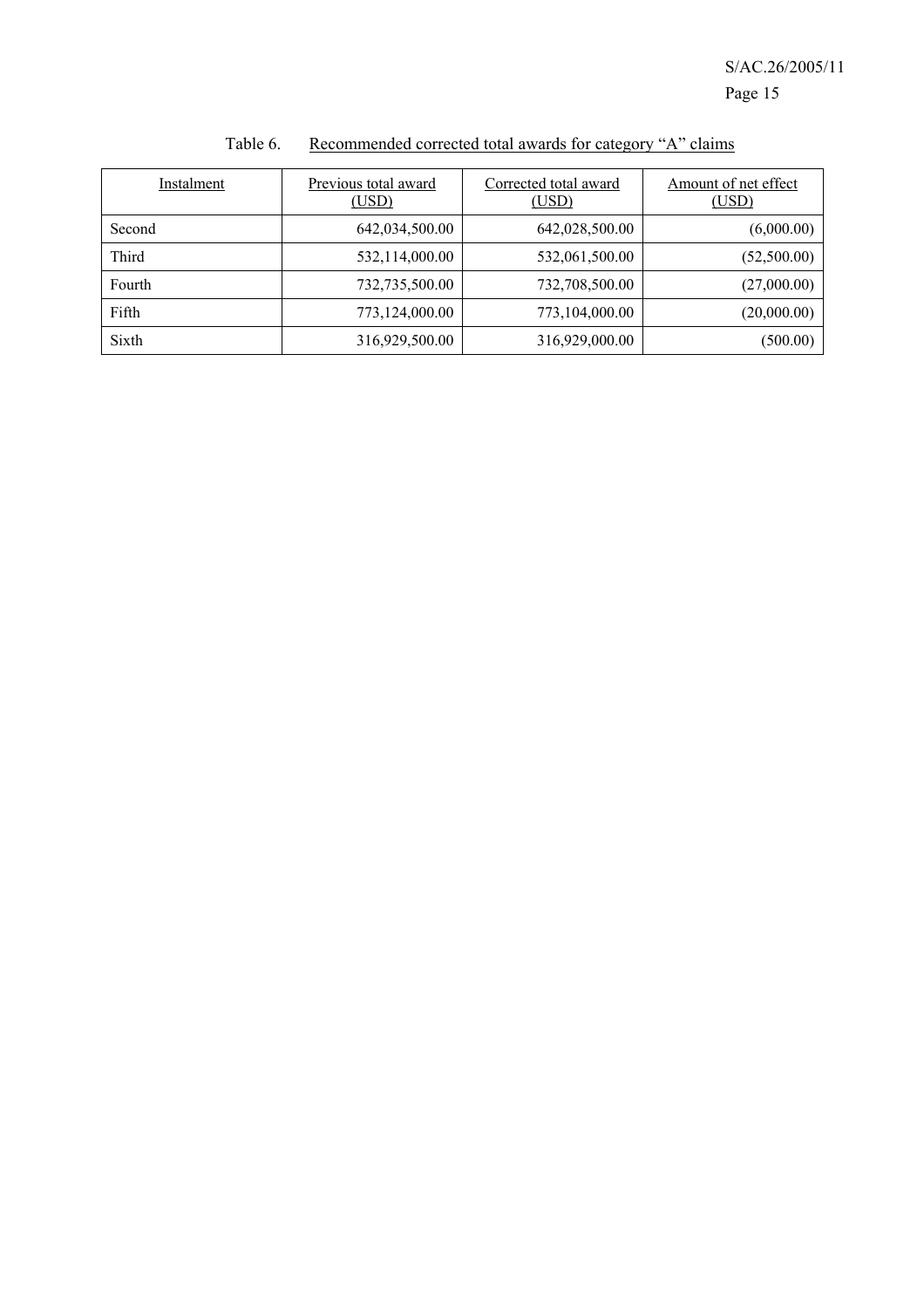#### Annex II

## RECOMMENDED CORRECTIONS CONCERNING CATEGORY "C" PALESTINIAN LATE CLAIMS

1. Based on the recommended corrections reported in paragraphs 10 to 20 of this report, supra, the aggregate corrected awards for category "C" Palestinian late claims by instalment, per submitting entity, are as follows:

#### Table 1. Third instalment category "C" Palestinian late claims corrections

| Submitting entity | Previous total award | Corrected total award | Amount of net effect |  |
|-------------------|----------------------|-----------------------|----------------------|--|
|                   | $\big($ USD)         | USD)                  | USD)                 |  |
| Palestine         | 28.972.289.88        | 28,967,507.74         | (4,782.14)           |  |

#### Table 2. Fourth instalment category "C" Palestinian late claims corrections

| Submitting entity | Previous total award | Corrected total award | Amount of net effect |  |
|-------------------|----------------------|-----------------------|----------------------|--|
|                   | USD).                | USD)                  | (USD)                |  |
| Palestine         | 70.221.890.04        | 70,091,413.17         | (130, 476.87)        |  |

2. Based on the above corrections, the revised category "C" Palestinian late claims total recommended awards by instalment are as follows:

#### Table 3. Recommended corrected total awards for category "C" Palestinian late claims

| Instalment | Previous total award<br>(USD) | Corrected total award<br>(USD) | Amount of net effect<br>(USD` |
|------------|-------------------------------|--------------------------------|-------------------------------|
| Third      | 28,972,289.88                 | 28,967,507.74                  | (4,782.14)                    |
| Fourth     | 70,221,890.04                 | 70,091,413.17                  | (130, 476.87)                 |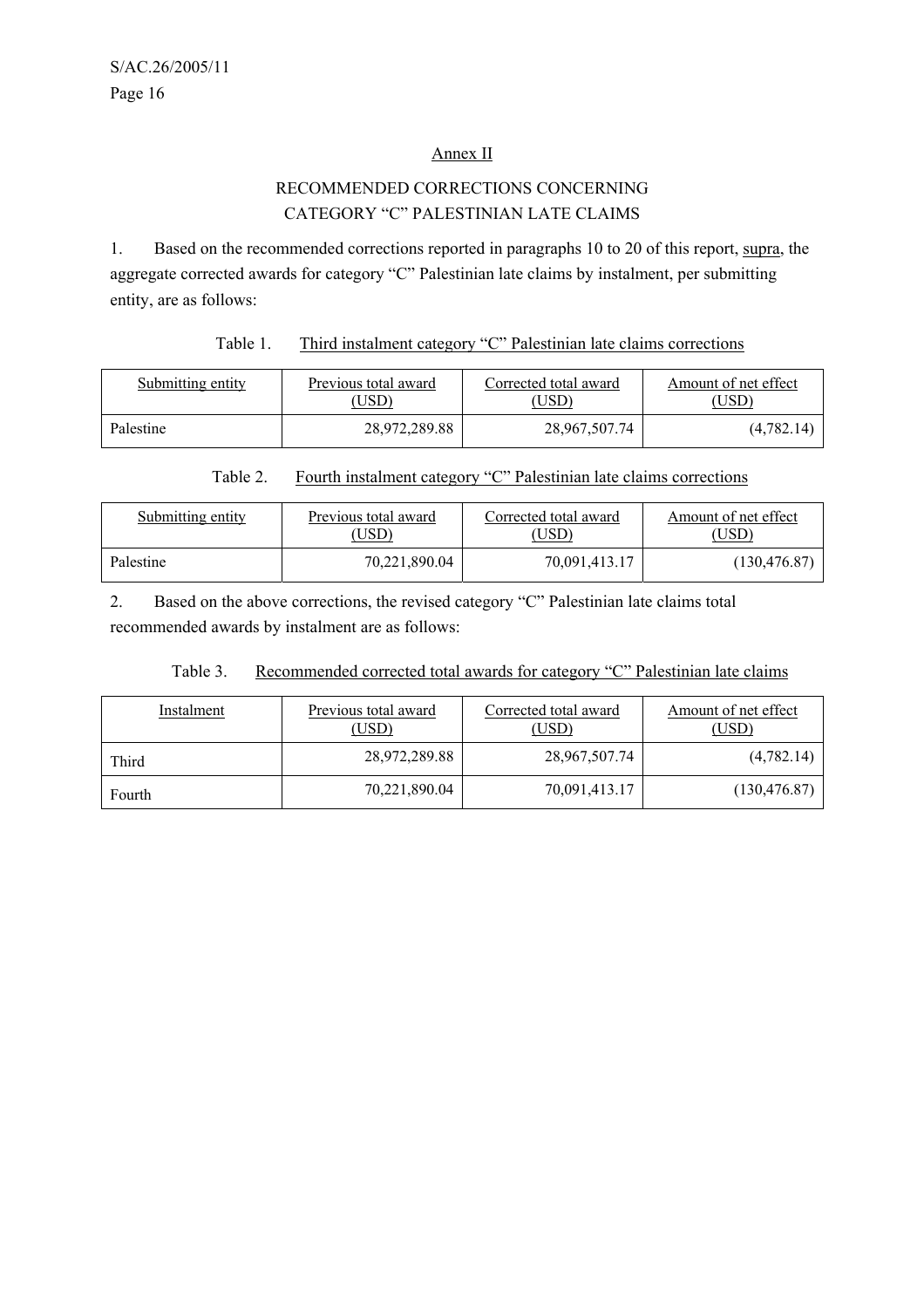#### Annex III

#### RECOMMENDED CORRECTIONS CONCERNING CATEGORY "D" CLAIMS

1. Based on the recommended corrections reported in paragraphs 21 to 41 of this report, supra, the aggregate corrected awards for category "D" claims by instalment, per country, are as follows:

|--|

| Country              | Previous total award<br>(USD) | Corrected total award<br>(USD) | Amount of net effect<br>(USD) |  |
|----------------------|-------------------------------|--------------------------------|-------------------------------|--|
| India                | 9, 101, 363. 22               | 9,217,833.81                   | 116,470.59                    |  |
| <b>United States</b> | 4,153,619.24                  | 4, 155, 119.24                 | 1,500.00                      |  |

Table 2. Thirteenth instalment category "D" claims corrections

| <u>Country</u> | Previous total award | Corrected total award | Amount of net effect |  |
|----------------|----------------------|-----------------------|----------------------|--|
|                | USD)                 | USD)                  | ,USD <sup>)</sup>    |  |
| Kuwait         | 133,755,478.67       | 135,846,426.69        | 2,090,948.02         |  |

| Table 3. |  |  |  | Part one of the fourteenth instalment category "D" claims corrections |
|----------|--|--|--|-----------------------------------------------------------------------|
|          |  |  |  |                                                                       |

| <u>Country</u> | Previous total award | Corrected total award | Amount of net effect |  |
|----------------|----------------------|-----------------------|----------------------|--|
|                | USD)                 | USD <sup>3</sup>      | (USD                 |  |
| Kuwait         | 77,258,774.72        | 77,338,983.69         | 80,208.97            |  |

#### Table 4. Part two of the fourteenth instalment category "D" claims corrections

| <u>Country</u> | Previous total award | Corrected total award | Amount of net effect |
|----------------|----------------------|-----------------------|----------------------|
|                | USD <sup>3</sup>     | USD)                  | USD'                 |
| Kuwait         | 71, 234, 123. 27     | 71,238,472.75         | 4.349.48             |

2. Based on the above corrections, the revised category "D" claim total recommended awards by instalment are as follows:

|--|

| Instalment           | Previous total award<br>(USD) | Corrected total award<br>(USD) | Amount of net effect<br>(USD) |
|----------------------|-------------------------------|--------------------------------|-------------------------------|
| Fourth, part one     | 76,401,667.59                 | 76,519,638.18                  | 117,970.59                    |
| Thirteenth           | 148,009,534.72                | 150,100,482.74                 | 2,090,948.02                  |
| Fourteenth, part one | 87,029,015.18                 | 87,109,224.15                  | 80,208.97                     |
| Fourteenth, part two | 94,701,734.25                 | 94,706,083.73                  | 4,349.48                      |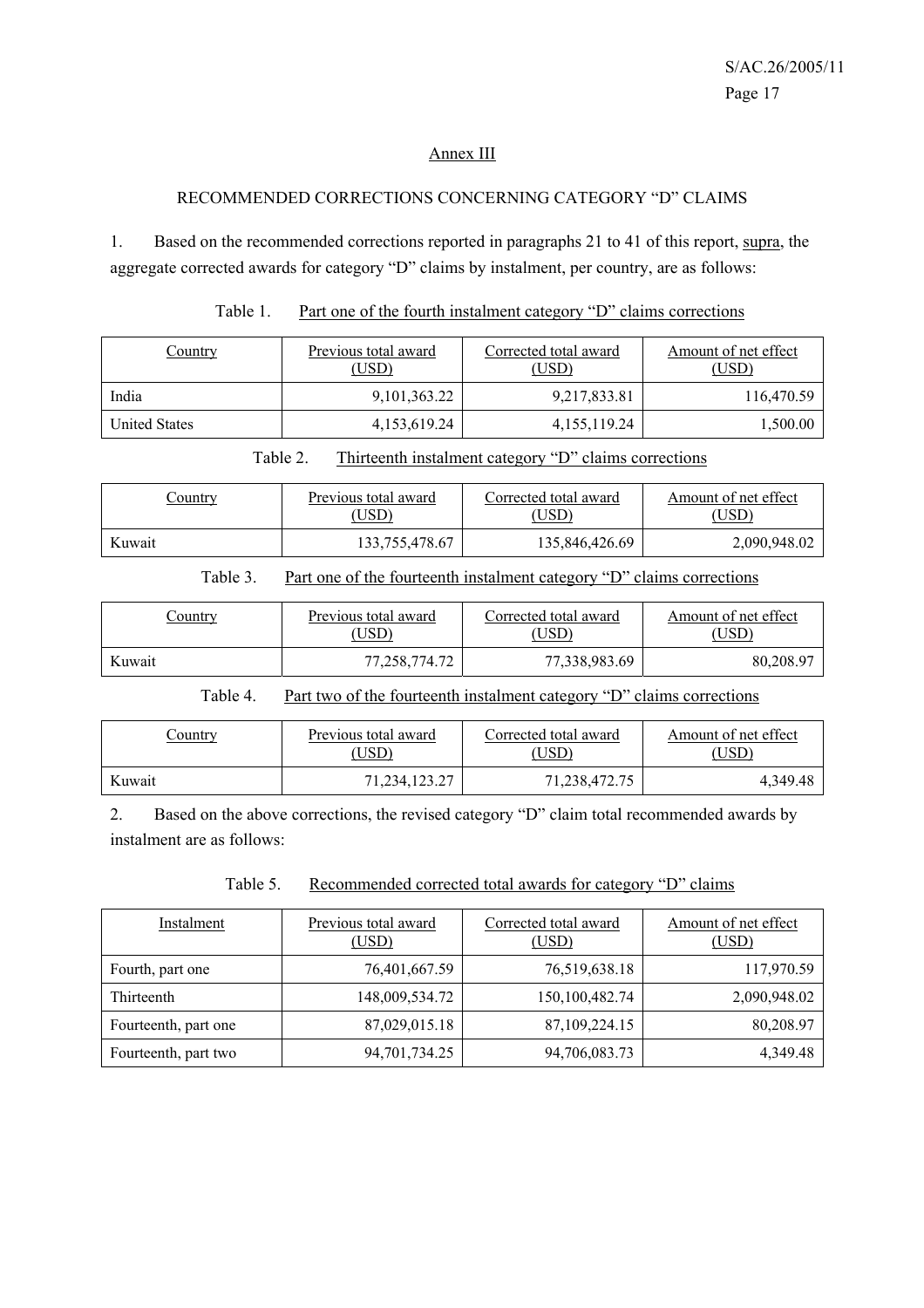#### Annex IV

## RECOMMENDED CORRECTIONS CONCERNING CATEGORY "E1" CLAIMS

1. Based on the recommended corrections reported in paragraphs 42 to 46 of this report, supra, the aggregate corrected awards for category "E1" claims by instalment, per country, are as follows:

| Table 1. | Tenth instalment category "E1" claims corrections |  |  |
|----------|---------------------------------------------------|--|--|
|          |                                                   |  |  |

| <u>Country</u> | Previous total award | Corrected total award | Amount of net effect |
|----------------|----------------------|-----------------------|----------------------|
|                | USD)                 | USD)                  | $USD^{\circ}$        |
| Kuwait         | 76,978,482           | 78,205,507            | ,227,025             |

2. Based on the above corrections, the revised category "E1" claim total recommended awards by instalment are as follows:

## Table 2. Recommended corrected total awards for category "E1" claims

| Instalment | Previous total award | Corrected total award | Amount of net effect |
|------------|----------------------|-----------------------|----------------------|
|            | USD)                 | USD)                  | USD                  |
| Tenth      | 76,978,482           | 78,205,507            | ,227,025             |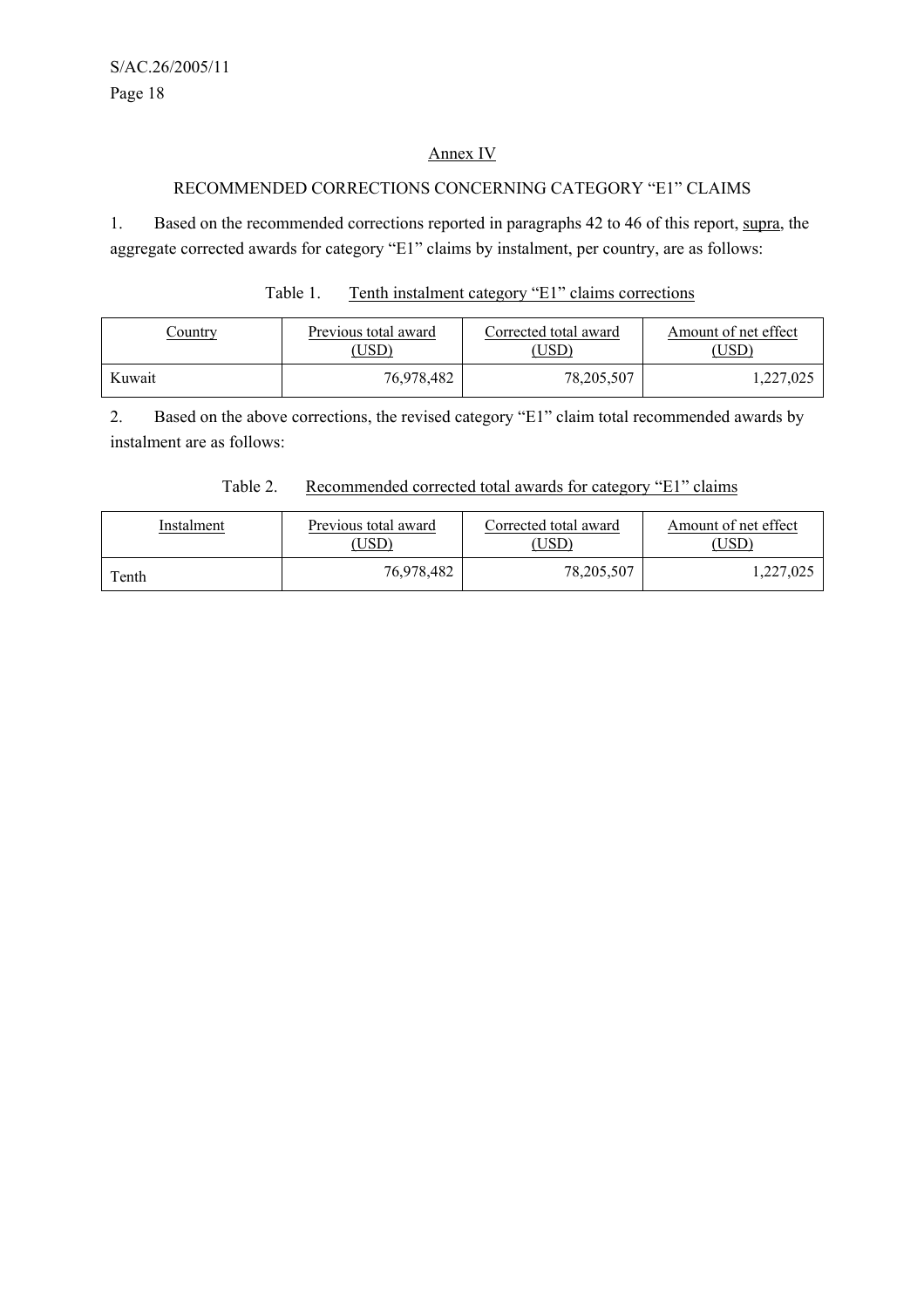#### Annex V

## RECOMMENDED CORRECTIONS CONCERNING CATEGORY "F3" CLAIMS

1. Based on the recommended corrections reported in paragraphs 47 to 57 of this report, supra, the aggregate corrected awards for category "F" claims by instalment, per country, are as follows:

#### Table 1. Part two of the third instalment category "F3" claims corrections

| <u>Country</u> | Previous total award | Corrected total award | Amount of net effect |
|----------------|----------------------|-----------------------|----------------------|
|                | USD)                 | USD <sup>)</sup>      | 'USD                 |
| Kuwait         | 2, 103, 461, 827     | 2,100,909,827         | (2,552,000)          |

2. Based on the above corrections, the revised category "F3" claim total recommended awards by instalment are as follows:

#### Table 2. Recommended corrected total awards for category "F3" claims

| Instalment      | Previous total award | Corrected total award | Amount of net effect |
|-----------------|----------------------|-----------------------|----------------------|
|                 | USD)                 | USD)                  | (USD)                |
| Third, part two | 2,103,461,827        | 2,100,909,827         | (2,552,000)          |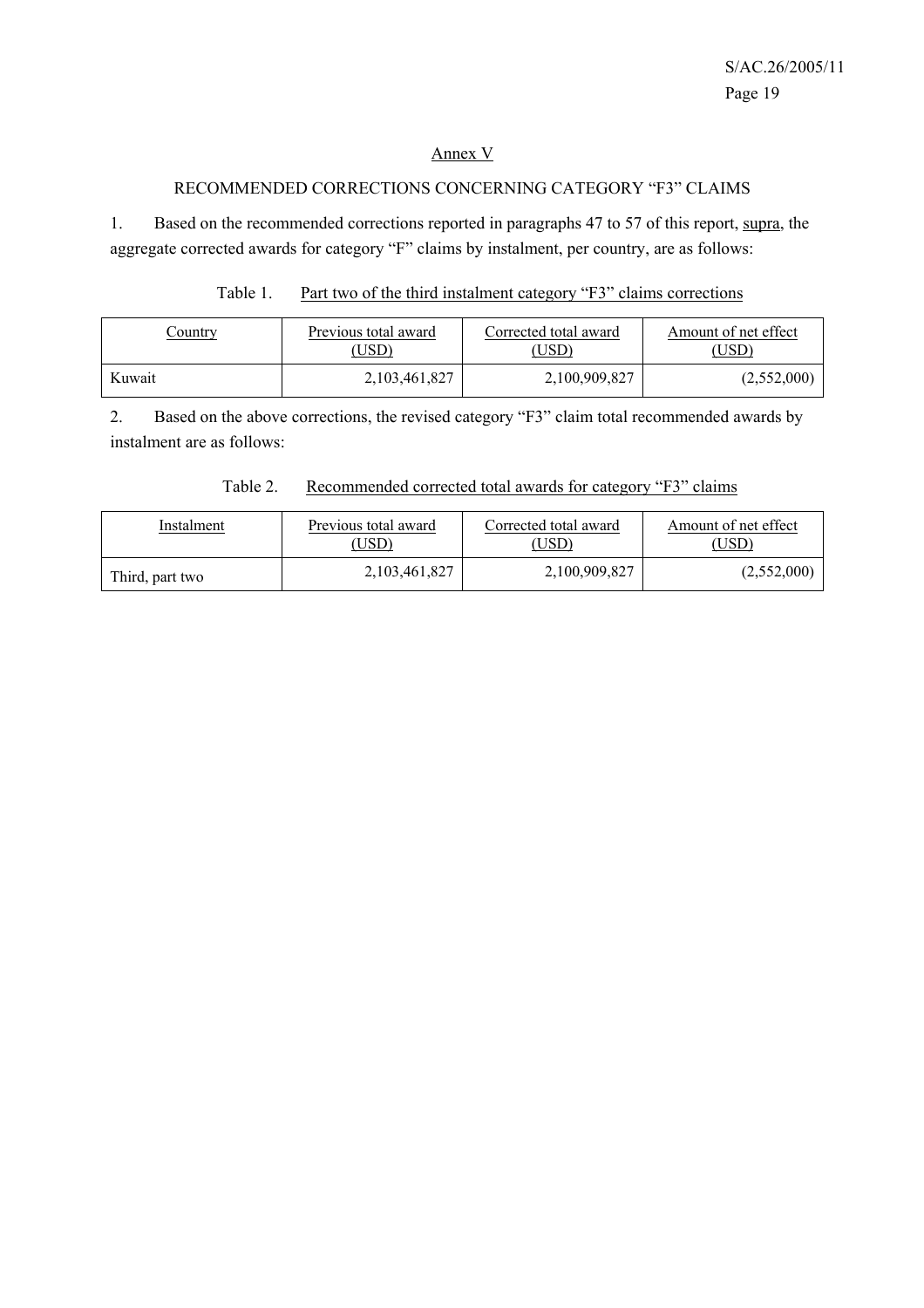#### Annex VI

## REQUESTS BY CLAIMANTS FOR ARTICLE 41 CORRECTIONS IN CATEGORIES "D" AND "E"

1. As reported in paragraph 59 of this report, supra, the secretariat has continued its review of requests from Governments for corrections to claims in category "D" submitted under article 41 of the Rules. The requests reviewed by country or international organization, date of request and instalment are as follows:

| Country or international<br>organization | Date of request  | Number of<br>claims | Instalment            | Governing<br>Council decision |
|------------------------------------------|------------------|---------------------|-----------------------|-------------------------------|
| Canada                                   | 23 April 2004    | 1                   | Fifteenth, part one   | 175                           |
| Egypt                                    | 13 January 2004  | $\mathbf{1}$        | Eighteenth, part one  | 199                           |
| France                                   | 5 October 2004   | $\mathbf{1}$        | Fifteenth, part two   | 187                           |
| France                                   | 5 October 2004   | $\mathbf{1}$        | Sixteenth, part two   | 214                           |
| India                                    | 6 November 2002  | $\mathbf{1}$        | Fourth, part one      | 81                            |
| India                                    | 5 July 2004      | $\mathbf{1}$        | Seventeenth, part two | 215                           |
| India                                    | 4 October 2004   | $\mathbf{1}$        | Nineteenth, part two  | 221                           |
| Italy                                    | 17 February 2004 | $\mathbf{1}$        | Eighteenth, part one  | 199                           |
| Jordan                                   | 12 May 2002      | $\mathbf{1}$        | Second, part two      | 59                            |
| Jordan                                   | 29 October 2003  | $\mathbf{1}$        | Sixteenth, part one   | 188                           |
| Jordan                                   | 10 November 2003 | $\mathbf{1}$        | Sixteenth, part one   | 188                           |
| Jordan                                   | 24 December 2003 | $\mathbf{1}$        | Sixteenth, part one   | 188                           |
| Jordan                                   | 7 January 2004   | 2                   | Seventeenth, part one | 198                           |
| Jordan                                   | 7 January 2004   | $\mathbf{1}$        | Eighteenth, part one  | 199                           |
| Jordan                                   | 18 January 2004  | $\mathbf{1}$        | Seventeenth, part one | 198                           |
| Jordan                                   | 25 January 2004  | $\mathbf{1}$        | Seventeenth, part one | 198                           |
| Jordan                                   | 18 February 2004 | $\mathbf{1}$        | Seventeenth, part one | 198                           |
| Jordan                                   | 24 February 2004 | $\mathbf{1}$        | Eighteenth, part one  | 199                           |
| Jordan                                   | 26 February 2004 | $\mathbf{1}$        | Eighteenth, part one  | 199                           |
| Jordan                                   | 29 February 2004 | $\overline{c}$      | Seventeenth, part one | 198                           |
| Jordan                                   | 9 March 2004     | $\mathbf{1}$        | Seventeenth, part one | 198                           |
| Jordan                                   | 11 March 2004    | $\mathbf{1}$        | Seventeenth, part one | 198                           |
| Jordan                                   | 23 March 2004    | 1                   | Seventeenth, part one | 198                           |
| Jordan                                   | 23 March 2004    | 1                   | Nineteenth, part one  | 208                           |
| Jordan                                   | 28 March 2004    | $\overline{2}$      | Eighteenth, part one  | 199                           |
| Jordan                                   | 28 July 2004     | $\mathbf{1}$        | Seventeenth, part two | 215                           |
| Jordan                                   | 15 August 2004   | $\mathbf{1}$        | Seventeenth, part two | 215                           |
| Jordan                                   | 1 March 2005     | $\mathbf{1}$        | Sixteenth, part one   | 188                           |

## Table 1. Category "D" requests for correction reviewed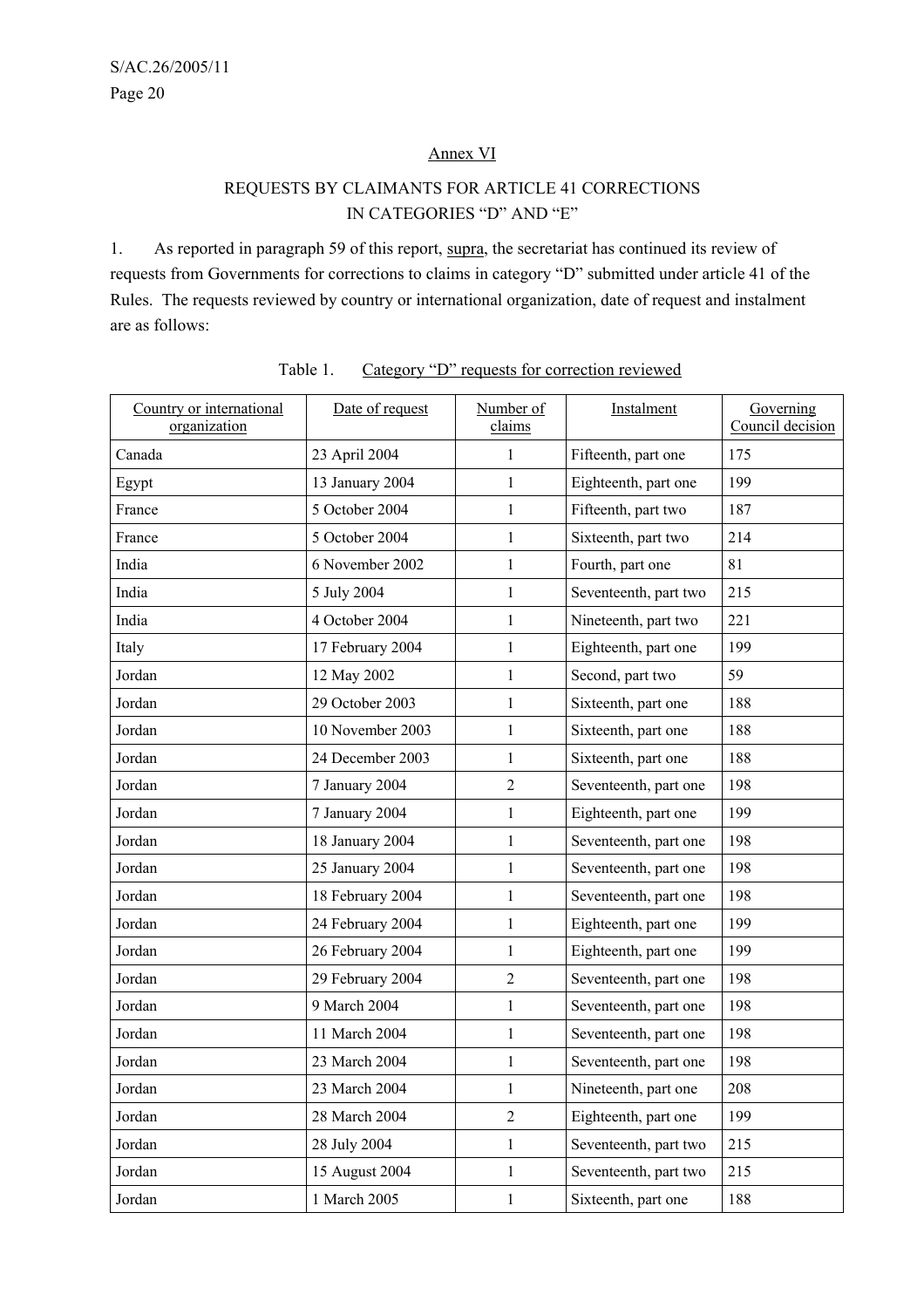| Country or international<br>organization | Date of request   | Number of<br>claims | Instalment             | Governing<br>Council decision |
|------------------------------------------|-------------------|---------------------|------------------------|-------------------------------|
| Kuwait                                   | 27 January 2003   | 1                   | Twelfth, part one      | 155                           |
| Kuwait                                   | 29 December 2003  | 1                   | Second, part one       | 55                            |
| Kuwait                                   | 29 December 2003  | $\mathbf{1}$        | Ninth, part one        | 126                           |
| Kuwait                                   | 29 December 2003  | $\mathbf{1}$        | Ninth, part two        | 142                           |
| Kuwait                                   | 29 December 2003  | 5                   | Tenth                  | 146                           |
| Kuwait                                   | 29 December 2003  | 3                   | Eleventh               | 147                           |
| Kuwait                                   | 29 December 2003  | $\overline{2}$      | Twelfth, part one      | 155                           |
| Kuwait                                   | 29 December 2003  | $\overline{c}$      | Twelfth, part two      | 181                           |
| Kuwait                                   | 29 December 2003  | $\overline{4}$      | Thirteenth             | 165                           |
| Kuwait                                   | 29 December 2003  | $\overline{4}$      | Fourteenth, part one   | 166                           |
| Kuwait                                   | 29 December 2003  | 6                   | Fourteenth, part two   | 186                           |
| Kuwait                                   | 29 December 2003  | 13                  | Fifteenth, part one    | 175                           |
| Kuwait                                   | 29 December 2003  | 2                   | Fifteenth, part two    | 187                           |
| Kuwait                                   | 29 December 2003  | 18                  | Sixteenth, part one    | 188                           |
| Kuwait                                   | 29 December 2003  | 10                  | Seventeenth, part one  | 198                           |
| Kuwait                                   | 29 December 2003  | $\overline{4}$      | Eighteenth, part one   | 199                           |
| Kuwait                                   | 15 January 2004   | $\mathbf{1}$        | Seventeenth, part one  | 198                           |
| Kuwait                                   | 9 February 2004   | $\mathbf{1}$        | Seventeenth, part one  | 198                           |
| Kuwait                                   | 15 March 2004     | $\mathbf{1}$        | Nineteenth, part one   | 208                           |
| Kuwait                                   | 17 March 2004     | 11                  | Seventeenth, part one  | 198                           |
| Kuwait                                   | 17 March 2004     | 8                   | Eighteenth, part one   | 199                           |
| Kuwait                                   | 17 March 2004     | 53                  | Nineteenth, part one   | 208                           |
| Kuwait                                   | 30 March 2004     | 1                   | Nineteenth, part one   | 208                           |
| Kuwait                                   | 23 June 2004      | 44                  | Sixteenth, part two    | 214                           |
| Kuwait                                   | 18 October 2004   | 1                   | Nineteenth, part three | 229                           |
| Kuwait                                   | 5 January 2005    | 1                   | Nineteenth, part three | 229                           |
| Pakistan                                 | 10 March 2004     | 1                   | Seventeenth, part one  | 198                           |
| Pakistan                                 | 30 March 2004     | 1                   | Eighteenth, part one   | 199                           |
| Pakistan                                 | 27 September 2004 | $\mathbf{1}$        | Seventeenth, part two  | 215                           |
| Pakistan                                 | 8 February 2005   | 1                   | Seventeenth, part one  | 198                           |
| Philippines                              | 30 September 2003 | $\overline{2}$      | Fourth, part one       | 81                            |
| Syrian Arab Republic                     | 29 December 2003  | $\mathbf{1}$        | Sixteenth, part one    | 188                           |
| <b>United Arab Emirates</b>              | 23 April 2004     | $\mathbf{1}$        | Sixteenth, part two    | 214                           |
| <b>United Kingdom</b>                    | 19 March 2002     | $\mathbf{1}$        | Ninth, part two        | 142                           |
| United Kingdom                           | 22 July 2002      | $\mathbf{1}$        | Sixth                  | 110                           |
| <b>United Kingdom</b>                    | 11 April 2003     | $\mathbf{1}$        | Ninth, part two        | 142                           |
| <b>United Kingdom</b>                    | 4 December 2003   | $\mathbf{1}$        | Ninth, part two        | 142                           |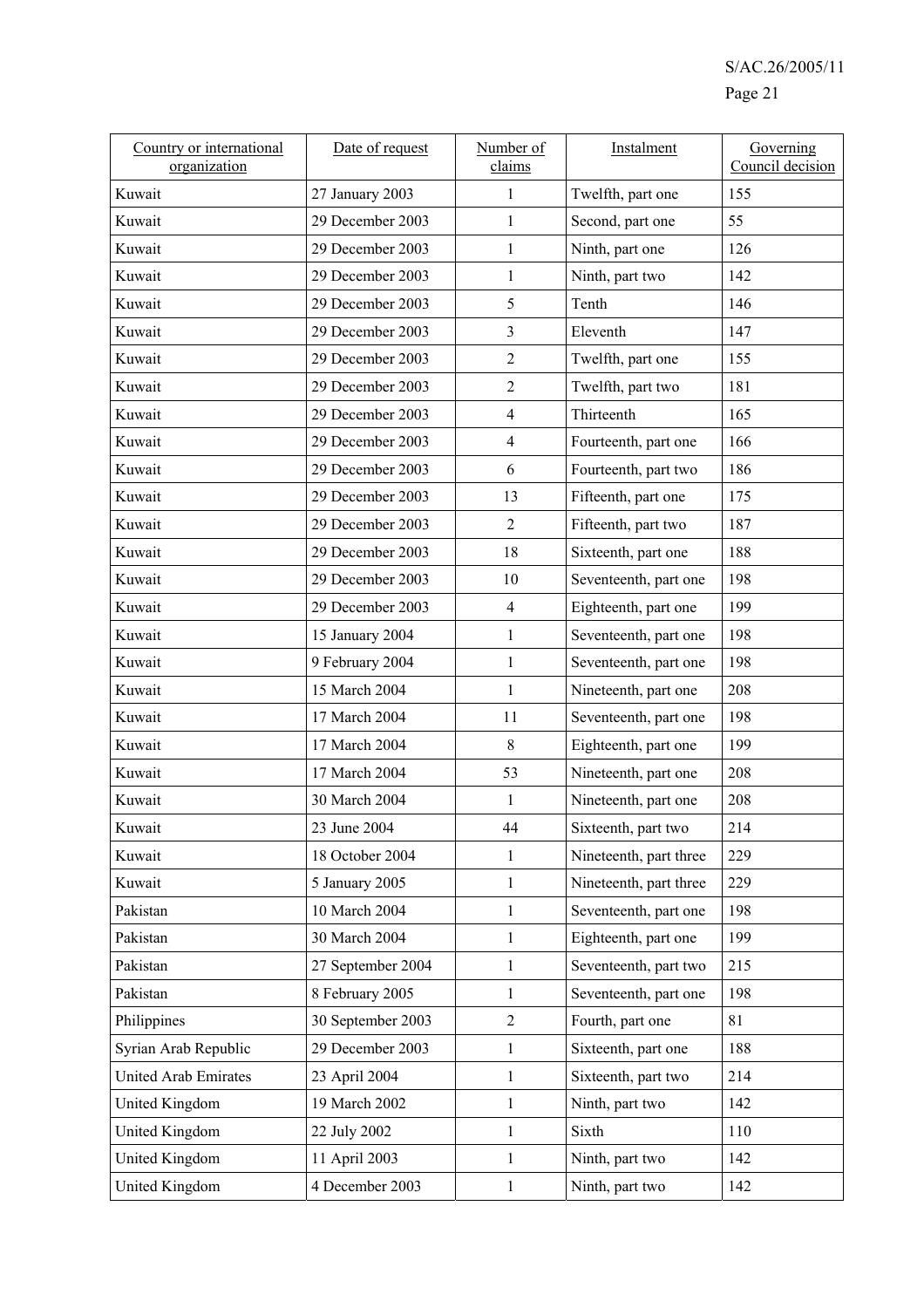Page 22

| Country or international<br>organization | Date of request  | Number of<br>claims | Instalment           | Governing<br>Council decision |
|------------------------------------------|------------------|---------------------|----------------------|-------------------------------|
| United Kingdom                           | 6 January 2004   |                     | Ninth, part two      | 142                           |
| <b>United States</b>                     | 25 November 2003 |                     | Fifth                | 97                            |
| <b>UNDP</b> Washington                   | 11 March 2004    |                     | Eighteenth, part one | 199                           |
| <b>UNDP</b> Washington                   | 2 August 2004    |                     | Sixteenth, part two  | 214                           |
| <b>UNRWA Gaza</b>                        | 20 October 2003  |                     | Twelfth, part two    | 181                           |
| <b>Total</b>                             |                  | 247                 |                      |                               |

2. As reported in paragraph 60 of this report, supra, the secretariat has continued its review of requests from Governments for corrections to claims in category "E" submitted under article 41 of the Rules. The requests reviewed by country, date of request and instalment are as follows:

| Country | Date of request              | Number of<br>claims | Subcategory    | Instalment           | <b>Governing Council</b><br>decision |
|---------|------------------------------|---------------------|----------------|----------------------|--------------------------------------|
| Kuwait  | 11 November 2001             | 1                   | E4             | Tenth                | 108                                  |
| Kuwait  | 23 October 2003              | 1                   | E4             | Eighteenth, part two | 191                                  |
| Kuwait  | 29 December 2003             | 1                   | E <sub>4</sub> | First                | 63                                   |
| Kuwait  | 29 December 2003             | 1                   | E <sub>4</sub> | Second               | 77                                   |
| Kuwait  | 29 December 2003             | $\mathbf{1}$        | E4             | Sixth                | 93                                   |
| Kuwait  | 29 December 2003             | 1                   | E <sub>4</sub> | Eighth               | 107                                  |
| Kuwait  | 29 December 2003             | 9                   | E <sub>4</sub> | Tenth                | 108                                  |
| Kuwait  | 29 December 2003             | $\overline{2}$      | E <sub>4</sub> | Twelfth              | 118                                  |
| Kuwait  | 29 December 2003             | $\mathbf{1}$        | E4             | Sixteenth            | 139                                  |
| Kuwait  | 29 December 2003             | $\mathbf{1}$        | E <sub>4</sub> | Eighteenth, part two | 191                                  |
| Kuwait  | 29 December 2003             | 17                  | E <sub>4</sub> | Twenty-second        | 169                                  |
| Kuwait  | 29 December 2003             | 27                  | E4             | Twenty-fourth        | 170                                  |
| Kuwait  | 29 December 2003             | $\overline{2}$      | E4             | Twenty-fifth         | 203                                  |
| Kuwait  | 29 December 2003             | $\mathbf{1}$        | E <sub>4</sub> | Twenty-sixth         | 204                                  |
| Kuwait  | 30 December 2003             | $\mathbf{1}$        | E <sub>4</sub> | Seventh              | 139                                  |
| Kuwait  | 30 December 2003             | $\mathbf{1}$        | E <sub>4</sub> | Twelfth              | 118                                  |
| Kuwait  | 30 December 2003             | $\mathbf{1}$        | E <sub>4</sub> | Thirteenth           | 119                                  |
| Kuwait  | 30 December 2003             | 1                   | E4             | Sixteenth            | 139                                  |
| Kuwait  | 30 December 2003             | $\overline{2}$      | E <sub>4</sub> | Eighteenth, part two | 191                                  |
| Kuwait  | 30 December 2003             | $\overline{4}$      | E <sub>4</sub> | Twenty-second        | 169                                  |
| Kuwait  | 30 December 2003             | 7                   | E4             | Twenty-fourth        | 170                                  |
| Kuwait  | 12 January 2004              | 1                   | E <sub>4</sub> | Eighteenth, part two | 191                                  |
| Kuwait  | $\overline{19}$ January 2004 | $\mathbf{1}$        | E <sub>4</sub> | Twenty-second        | 169                                  |
|         | Total                        | 85                  |                |                      |                                      |

| Table 2. |  |  | Category "E" requests for correction reviewed |  |
|----------|--|--|-----------------------------------------------|--|
|          |  |  |                                               |  |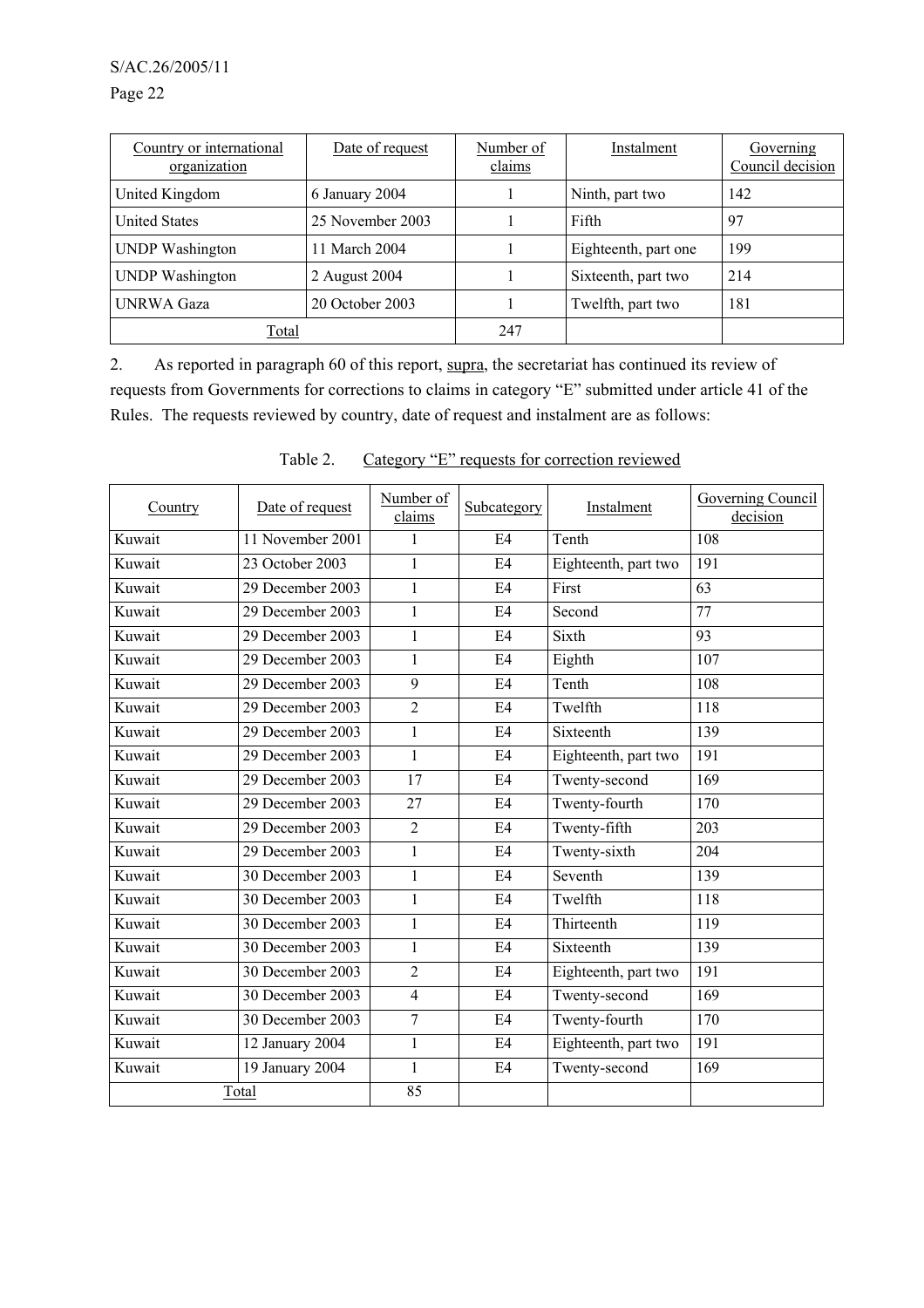#### Annex VII

## ARTICLE 41 CORRECTIONS TO CLAIMS AWARDS (UP TO THE FIFTY-FIFTH SESSION OF THE GOVERNING COUNCIL)

|                        | Category A                     |                     |                                          |                     | Category B                     |                     | Category C                     |                     | Category $D$                   |                | Category $E$                                                        |                                                   | Total |  |
|------------------------|--------------------------------|---------------------|------------------------------------------|---------------------|--------------------------------|---------------------|--------------------------------|---------------------|--------------------------------|----------------|---------------------------------------------------------------------|---------------------------------------------------|-------|--|
|                        | Net correction<br>for category | Number of<br>claims | <b>Net</b><br>correction<br>for category | Number of<br>claims | Net correction<br>for category | Number<br>of claims | Net correction<br>for category | Number of<br>claims | Net correction<br>for category | claims         | Net corrections<br>Number of for categories A,<br>$B, C, D$ and $E$ | Number of<br>claims corrected<br>in categories A. |       |  |
| Report                 | (USD)                          | corrected           | (USD)                                    | corrected           | (USD)                          | corrected           | (USD)                          | corrected           | (USD)                          | corrected      | (USD)                                                               | $B, C, D$ and $E$                                 |       |  |
| $A(6)$ panel report    | (6,439,500.00)                 | 2,575               |                                          |                     |                                |                     |                                |                     |                                |                | (6,439,500.00)                                                      | 2,575                                             |       |  |
| $B(2.2)$ panel report  |                                |                     | (12,500.00)                              | 3 <sup>a</sup>      |                                |                     |                                |                     |                                |                | (12,500.00)                                                         | 3 <sup>a</sup>                                    |       |  |
| $B(3)$ panel report    |                                |                     | 110,000.00                               | 10 <sup>b</sup>     |                                |                     |                                |                     |                                |                | 110,000.00                                                          | 10 <sup>b</sup>                                   |       |  |
| $C(4)$ panel report    |                                |                     |                                          |                     | (1,922.00)                     | 49                  |                                |                     |                                |                | (1,922.00)                                                          | 49                                                |       |  |
| $ C(5)$ panel report   |                                |                     |                                          |                     | (77,190.00)                    | 6                   |                                |                     |                                |                | (77, 190.00)                                                        | 6                                                 |       |  |
| $C(6)$ panel report    |                                |                     |                                          |                     | 72,685.00                      | 15                  |                                |                     |                                |                | 72,685.00                                                           | 15                                                |       |  |
| $D(5)$ panel report    |                                |                     |                                          |                     |                                |                     | (2,646.81)                     | 7                   |                                |                | (2,646.81)                                                          | $\overline{7}$                                    |       |  |
| $D(7)$ panel report    |                                |                     |                                          |                     |                                |                     | (38, 836.21)                   | 13                  |                                |                | (38, 836.21)                                                        | 13                                                |       |  |
| $D1(9.1)$ panel report |                                |                     |                                          |                     |                                |                     | 103,532.16                     | 4                   |                                |                | 103,532.16                                                          | 4                                                 |       |  |
| Special D panel report |                                |                     |                                          |                     |                                |                     | (13, 283, 441.51)              | 426                 |                                |                | (13, 283, 441.51)                                                   | 426                                               |       |  |
| $E3(10)$ panel report  |                                |                     |                                          |                     |                                |                     |                                |                     | 325,850.00                     |                | 325,850.00                                                          |                                                   |       |  |
| $E4(3)$ panel report   |                                |                     |                                          |                     |                                |                     |                                |                     | 536,513.00                     | $\overline{3}$ | 536,513.00                                                          | 3                                                 |       |  |
| Article 41(1) report   | (5,500.00)                     | 10                  |                                          |                     |                                |                     |                                |                     |                                |                | (5,500.00)                                                          | 10                                                |       |  |
| Article 41(2) report   | (49,000.00)                    | 16                  |                                          |                     |                                |                     |                                |                     |                                |                | (49,000.00)                                                         | 16                                                |       |  |

S/AC.26/2005/11<br>Page 23 S/AC.26/2005/11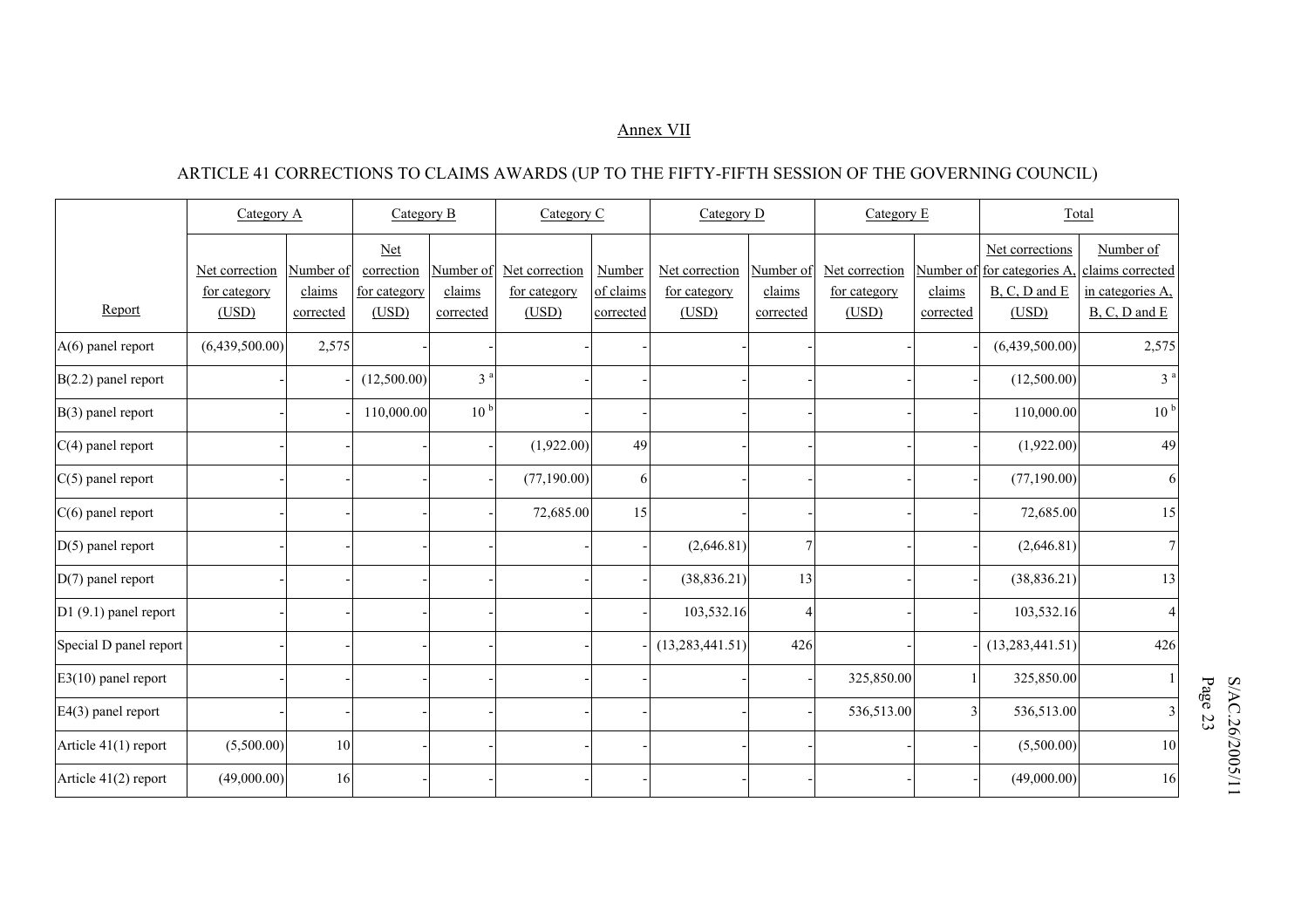|    | Page<br>$\tilde{\zeta}$ | S           |
|----|-------------------------|-------------|
|    |                         | ా<br>Q<br>0 |
| of |                         |             |

|                       | Category A            |                     | Category B            |                     | Category C            |                        | Category D            |                     | Category E            |                     | Total                                         |                                       |  |
|-----------------------|-----------------------|---------------------|-----------------------|---------------------|-----------------------|------------------------|-----------------------|---------------------|-----------------------|---------------------|-----------------------------------------------|---------------------------------------|--|
|                       | Net correction        | Number of           | Net<br>correction     | Number of           | Net correction        | Number                 | Net correction        | Number of           | Net correction        |                     | Net corrections<br>Number of for categories A | Number of<br>claims corrected         |  |
| Report                | for category<br>(USD) | claims<br>corrected | for category<br>(USD) | claims<br>corrected | for category<br>(USD) | of claims<br>corrected | for category<br>(USD) | claims<br>corrected | for category<br>(USD) | claims<br>corrected | $B, C, D$ and $E$<br>(USD)                    | in categories A.<br>$B, C, D$ and $E$ |  |
| Article 41(3) report  | 1,500.00              | $\overline{4}$      |                       |                     |                       |                        |                       |                     |                       |                     | 1,500.00                                      |                                       |  |
| Article 41(4) report  | (83,000.00)           | 19                  |                       |                     |                       |                        |                       |                     |                       |                     | (83,000.00)                                   | 19                                    |  |
| Article 41(5) report  | (18,500.00)           | 5                   |                       |                     |                       |                        |                       |                     |                       |                     | (18,500.00)                                   | 5                                     |  |
| Article 41(6) report  | 15,867,500.00         | 10,757              |                       |                     |                       |                        |                       |                     |                       |                     | 15,867,500.00                                 | 10,757                                |  |
| Article 41(7) report  | (6,975,500.00)        | 3,385               |                       |                     |                       |                        |                       |                     |                       |                     | (6,975,500.00)                                | 3,385                                 |  |
| Article 41(8) report  | (7,806,000.00)        | 4,385               |                       |                     | 70,613,604.05         | 23,282                 |                       |                     |                       |                     | 62,807,604.05                                 | 27,667                                |  |
| Article 41(9) report  | (4,136,500.00)        | 1,062               |                       |                     | 5,278,142.15          | 1,730                  |                       |                     |                       |                     | 1,141,642.15                                  | 2,792                                 |  |
| Article 41(10) report | (1,446,000.00)        | 364                 |                       |                     | 3,168,018.90          | 467                    |                       |                     |                       |                     | 1,722,018.90                                  | 831                                   |  |
| Article 41(11) report | (1,358,500.00)        | 370                 |                       |                     |                       |                        |                       |                     |                       |                     | (1,358,500.00)                                | 370                                   |  |
| Article 41(12) report | (112,000.00)          | 26                  |                       |                     | 613,498.37            | 40                     |                       |                     |                       |                     | 501,498.37                                    | 66                                    |  |
| Article 41(13) report | (55,500.00)           | 40                  |                       |                     | (102, 863.22)         | 27                     |                       |                     |                       |                     | (158, 363.22)                                 | 67                                    |  |
| Article 41(14) report | (8,000.00)            | 31                  |                       |                     | 5,580,355.48          | 625                    | 103,532.16            | $\overline{4}$      |                       |                     | 5,675,887.64                                  | 660                                   |  |
| Article 41(15) report | (10,500.00)           | 19                  |                       |                     |                       |                        | (57.66)               | 6                   | (7,264.37)            |                     | (17,822.03)                                   | 26                                    |  |
| Article 41(16) report | 142,000.00            | 73                  |                       |                     | 453,162.71            | 54                     |                       |                     |                       |                     | 595,162.71                                    | 127                                   |  |
| Article 41(17) report | 707,500.00            | 446                 |                       |                     | 77,461.07             | 6                      |                       |                     |                       |                     | 784,961.07                                    | 452                                   |  |
| Article 41(18) report | 119,500.00            | 77                  |                       |                     |                       |                        |                       |                     | (43, 413)             |                     | 76,087                                        | 78                                    |  |
| Article 41(19) report | 154,000.00            | 55                  |                       |                     | 46,976.14             | 6                      | 400,986.95            | 6                   |                       |                     | 601,963.09                                    | 67                                    |  |